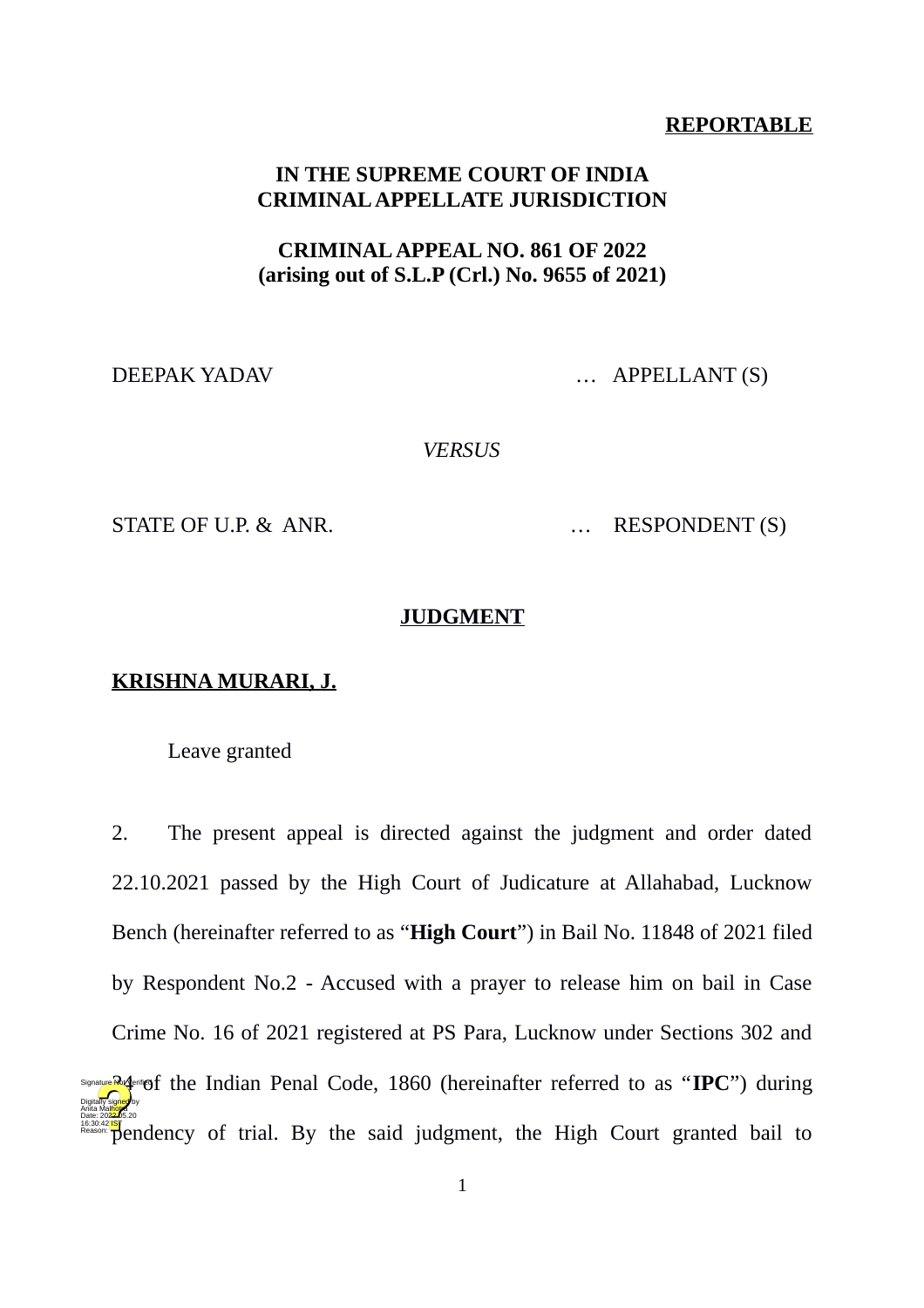Respondent No.2/Accused on furnishing a personal bond and two sureties each in the like amount to the satisfaction of the trial court subject to certain conditions.

3. Briefly, the facts relevant for the purpose of this appeal are that the Appellant/Informant Deepak Yadav lodged an FIR being Crime Case No. 16/2021 on 09.01.2021 at PS Para, Lucknow under Section 307 IPC against Respondent No. 2/Accused Harjeet Yadav, co-accused Sushil Kumar Yadav and two unknown persons. The allegations against the said accused persons were that on the night of 08.01.2021, at around 8.30 PM, Appellant's father Mr. Virendera Yadav (deceased) was on way to his home from the lawn located near Jaipuria School and at the same time, the accused persons took position on Kulhad Katta Bridge and fired at him with the common intention to kill the deceased. The bullet shot hit his right cheek and made its exit through the other side leaving him severely injured. In view of his serious condition, the people present on the spot informed the local police station and admitted him at the Trauma Centre, Medical College, Lucknow. The Appellant/Informant, on receiving the information about his injured father rushed to the Trauma Centre with his mother Smt. Sunita Yadav and elder sister Ms. Jyoti Yadav. The Appellant's mother asked her husband about the incident to which he replied that he was shot by Respondent No.2/Accused Harjeet Yadav and one, Sushil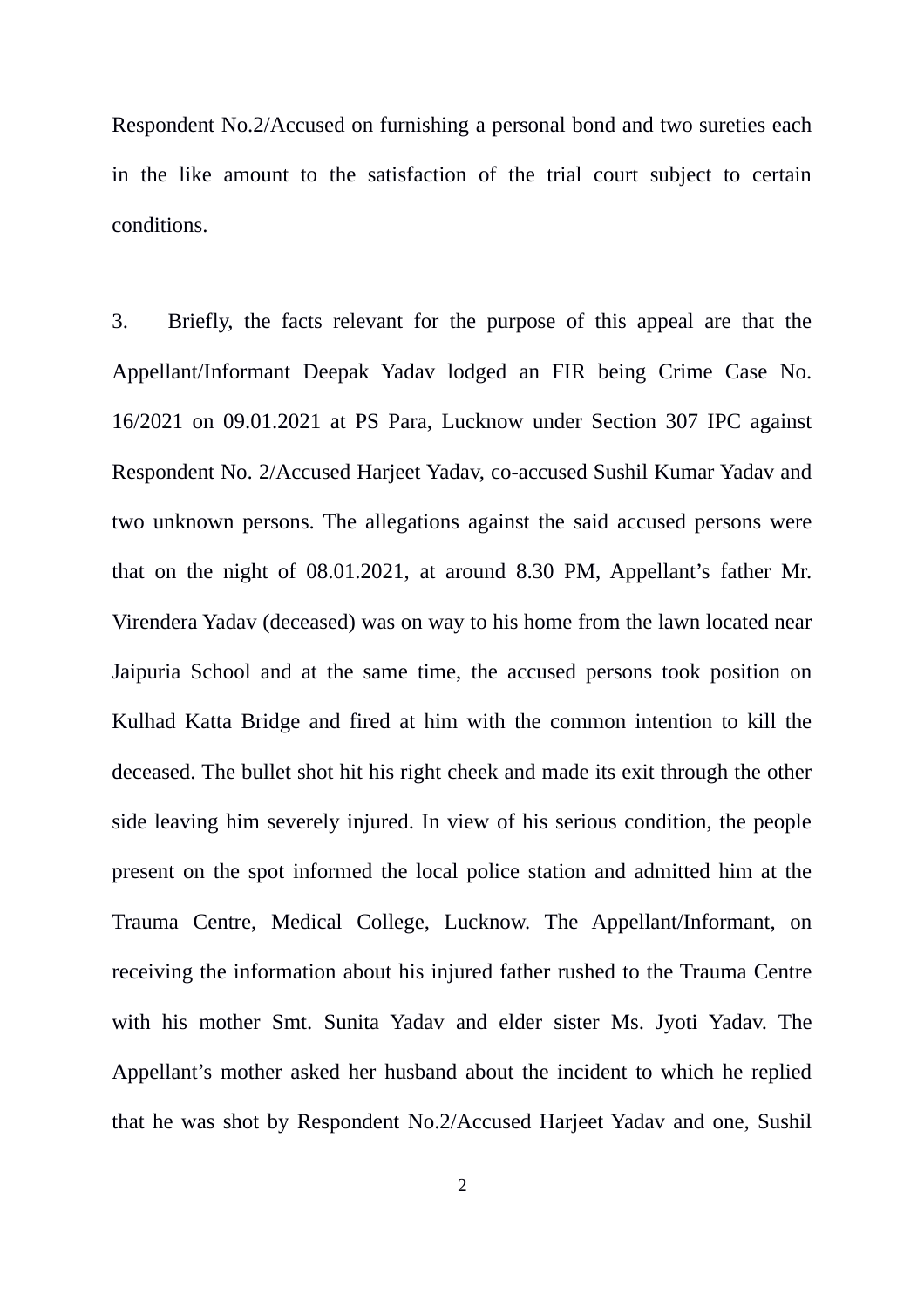Yadav and that they were accompanied by two other persons as well. The statement given by the deceased was noted down by Sri Mahesh Kumar Chaurasia, DSP/ACP Chowk, Lucknow and Sri. Ashok Kumar Singh, SI/First Investigating Officer.

4. Respondent No. 2/Accused was arrested by the police on 13.01.2021 and one country made pistol with two live cartages were recovered from him. The Appellant/Informant's father passed away on 14.01.2021 on account of which the case was converted to one under Section 302 IPC. The co-accused, Sushil Kumar Yadav surrendered before the Judicial Magistrate, Lucknow on 16.01.2021.

5. After completion of investigation and upon finding sufficient evidence, charge sheet was filed before the trial Court on 06.04.2021 against Respondent No.2/Accused and co-accused Sushil Kumar Yadav under Sections 302 and 34 IPC. Furthermore, investigation against two unknown accused persons is pending

6. Respondent No.2/Accused filed Bail Application No. 3340/2021 before the Sessions Judge, Lucknow and the same was rejected vide order dated 28.06.2021 on the ground that he has been named on the basis of the

3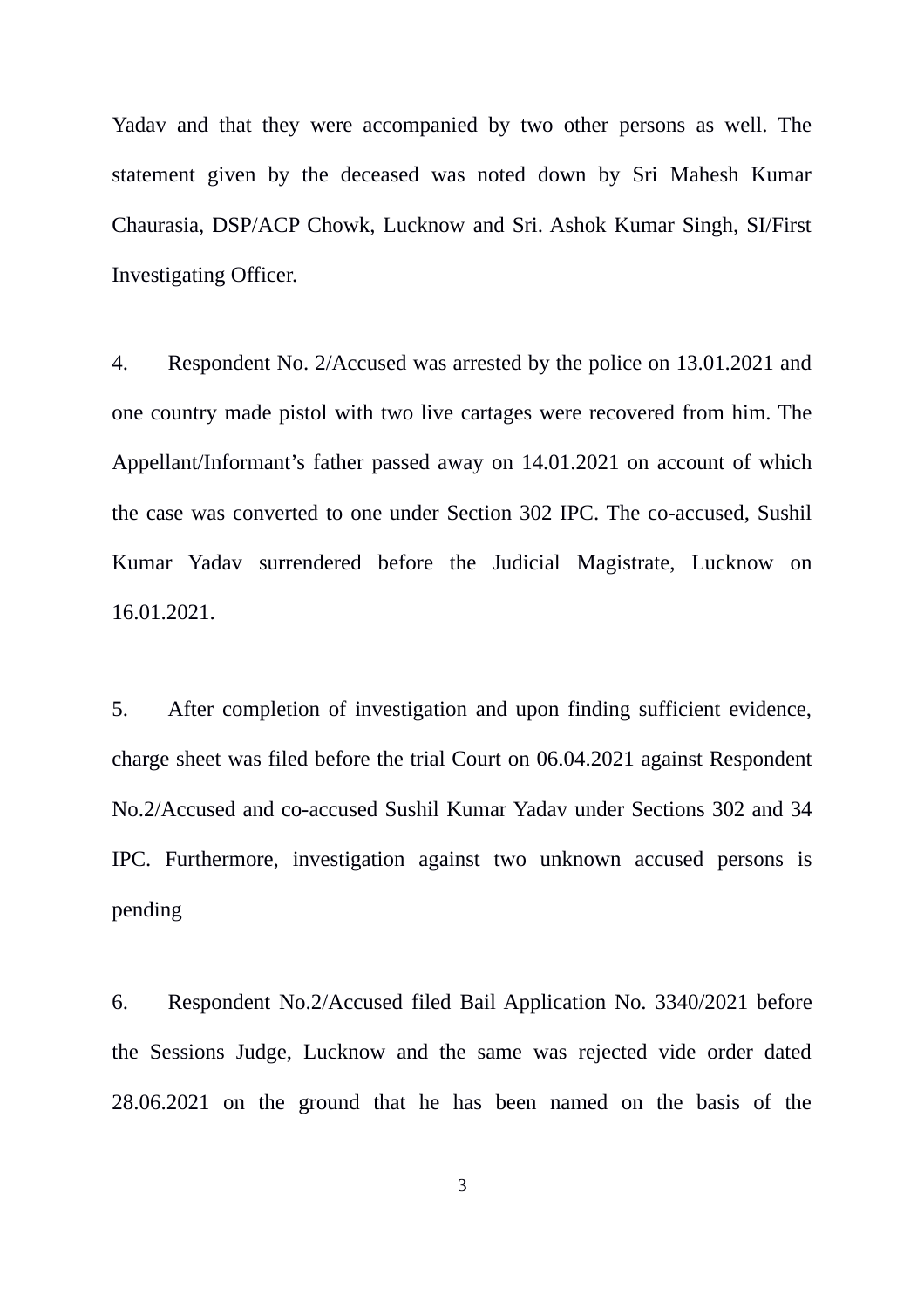information provided by the deceased himself and that the same has been clarified after the perusal of the documents/forms that the bullet was shot by Respondent No. 2/Accused himself.

7. Respondent No. 2/Accused then moved the High Court for grant of regular bail vide Bail No. 11848/2021 wherein Counsel for the Respondent No.2/Accused contended that the co-accused, Sushil Kumar Yadav has been granted bail by the High Court on 18.10.2021 in Bail No. 8501 of 2021 and that the case of the Respondent No. 2 stands on identical footing making him entitled for bail on the ground of parity. The said bail application was allowed vide impugned judgment/order dated 22.10.2021. The operative portion of the judgment reads as under : -

> *"Keeping in view the nature of the offence, arguments advanced on behalf of the parties, evidence on record regarding complicity of the accused, larger mandate of the Article 21 of the Constitution of India and the dictum of Apex Court in the case of Dataram Singh Vs. State of U.P. & Anr[1](#page-3-0) and without expressing any opinion on the merits of the case, the Court is of the view that the applicant has made out a case for bail. The bail application is allowed.*

> *Let the applicant be released on bail on his furnishing a personal bond and two sureties each in the like amount to the satisfaction of the court concerned subject to following conditions. Further, before issuing the release order, the sureties be verified.*

<span id="page-3-0"></span><sup>1</sup> (2018) 3 SCC 22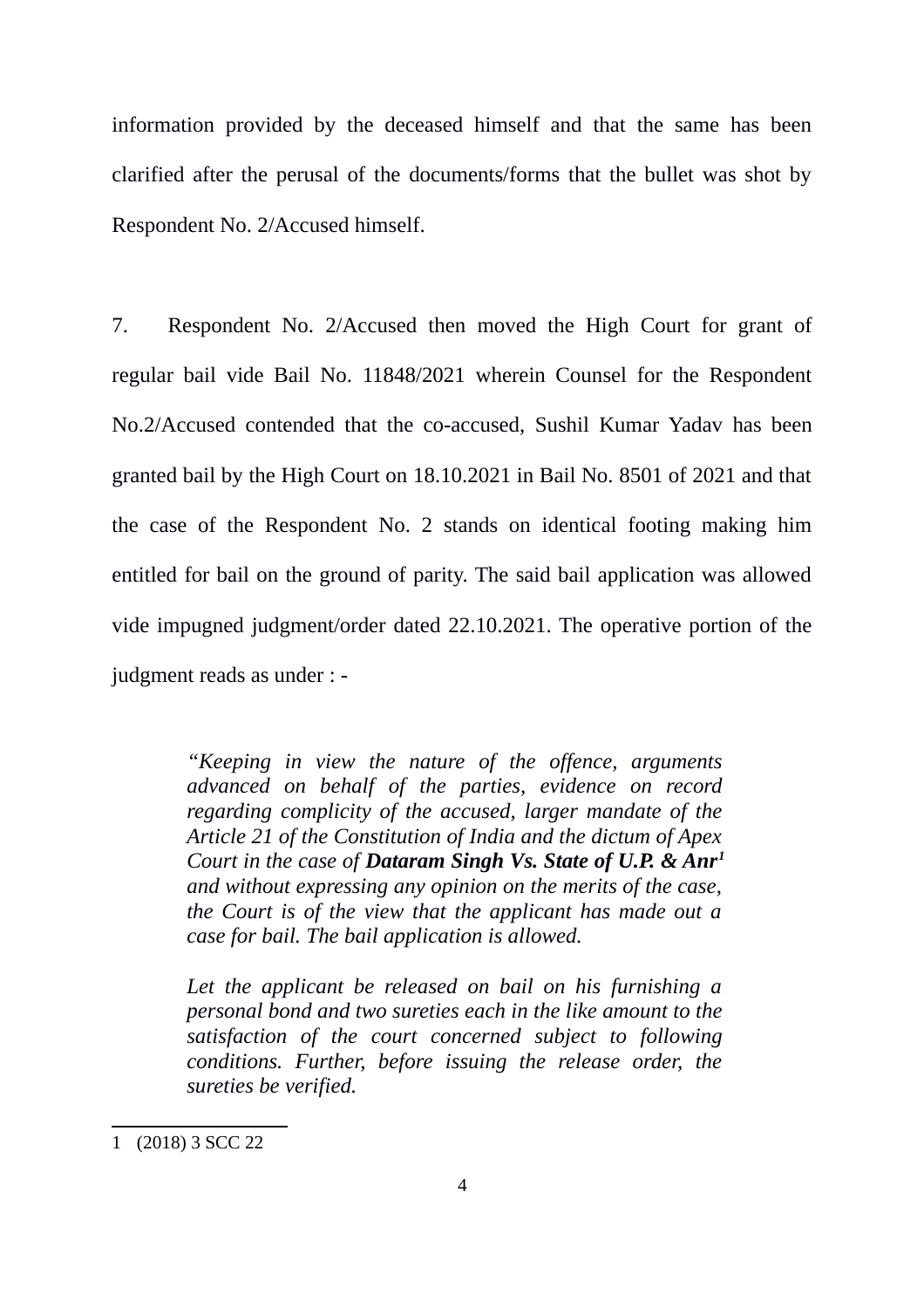*1. The applicant shall not tamper with the prosecution evidence by intimidating/ pressurizing the witnesses, during the investigation or trial;*

*2. The applicant shall cooperate in the trial sincerely without seeking any adjournment;*

*3. The applicant shall not indulge in any criminal activity or commission of any crime after being released on bail;*

*4. That the applicant shall not, directly or indirectly, make any inducement, threat or promise to any person acquainted with the facts of the case so as to dissuade him from disclosing such facts to the Court or to any police officer;*

*5. The applicant shall file an undertaking to the effect that he shall not seek any adjournment on the dates fixed for evidence and the witnesses are present in court. In case of default of this condition, it shall be open for the trial court to treat it as abuse of liberty of bail and pass orders in accordance with law to ensure presence of the applicant;*

*6. The applicant shall remain present, in person, before the trial court on the dates fixed for (i) opening of the case, (ii) framing of charge and (iii) recording of statement under Section 313 Cr.P.C. If in the opinion of the trial court, default of this condition is deliberate or without sufficient cause, then it shall be open for the trial court to treat such default as abuse of liberty of his bail and proceed against him in accordance with law;*

*7. The party shall file computer generated copy of such order downloaded from the official website of High Court Allahabad;*

*8. The concerned court/authority/official shall verify the authenticity of such computerized copy of the order from the official website of High Court Allahabad and shall make a declaration of such verification in writing.*

*In case of breach of any of the above conditions, it shall be a ground for cancellation of bail."*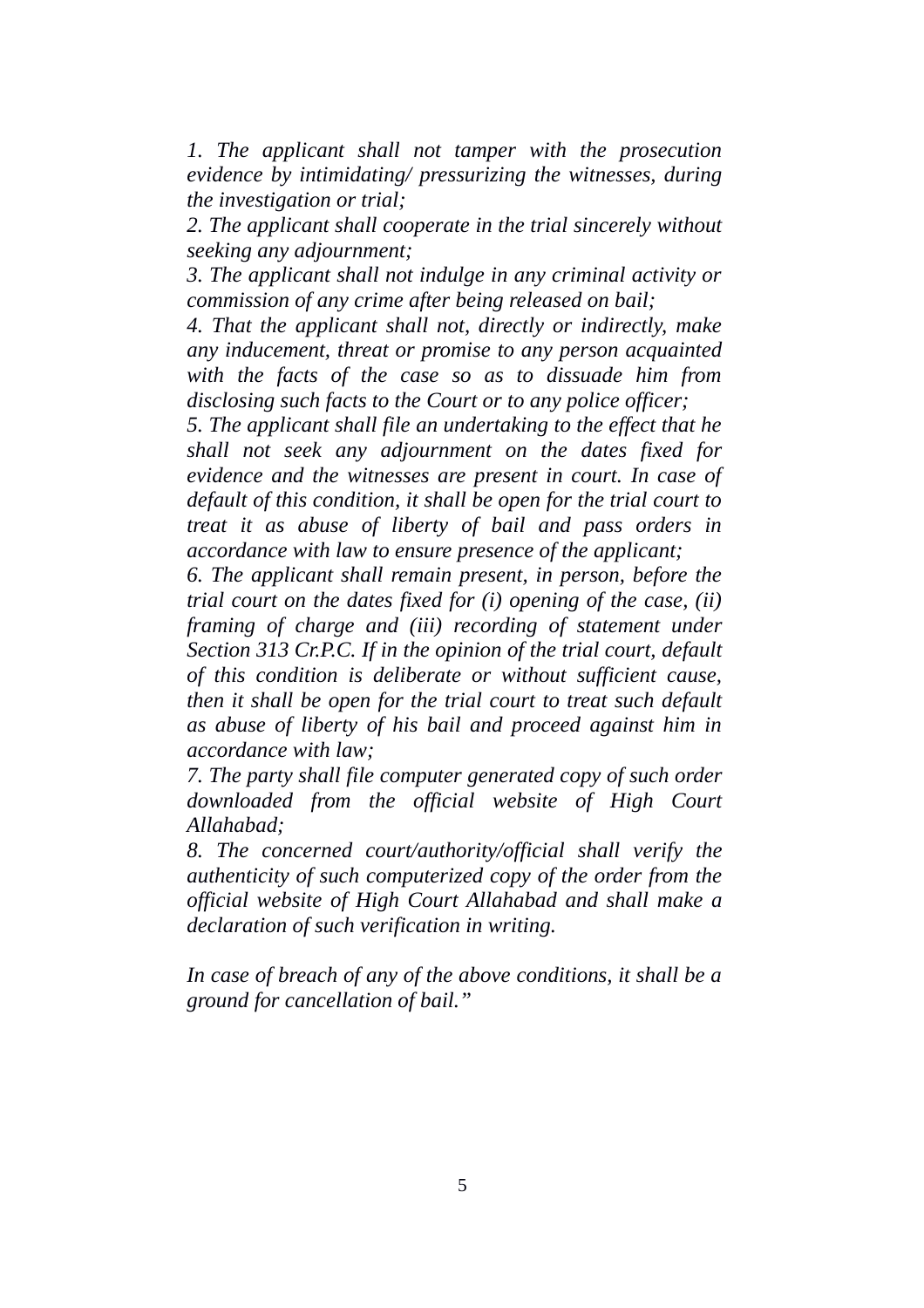8. We have heard Mr. Awanish Sinha, learned counsel appearing for the Appellant and Mr. Siddharth Dave, learned Senior Counsel appearing for Respondent No. 2.

9. Mr. Awanish Sinha, learned counsel appearing for the Appellant vehemently submitted that the High Court has granted bail to the Respondent No. 2/Accused, who is a known criminal with criminal antecedents in a very casual manner only on the ground of parity without any focus on the role of the accused. It was further submitted that the arrest of the Respondent No.2/Accused was made on the statement of the deceased made to his wife in the presence of IO. It was further pointed out that the Respondent No.2/Accused has been named in the FIR as the person who had fired at the deceased leading to his untimely death and on commission of such a heinous crime, bail cannot be granted.

10. It was further submitted that the High Court has erred in granting bail to the Respondent No. 2/Accused on the very first day of being listed without granting any opportunity to the Appellant/Informant or the State to respond and that the State was not even given any opportunity to file a counter or even the present status of the case.

6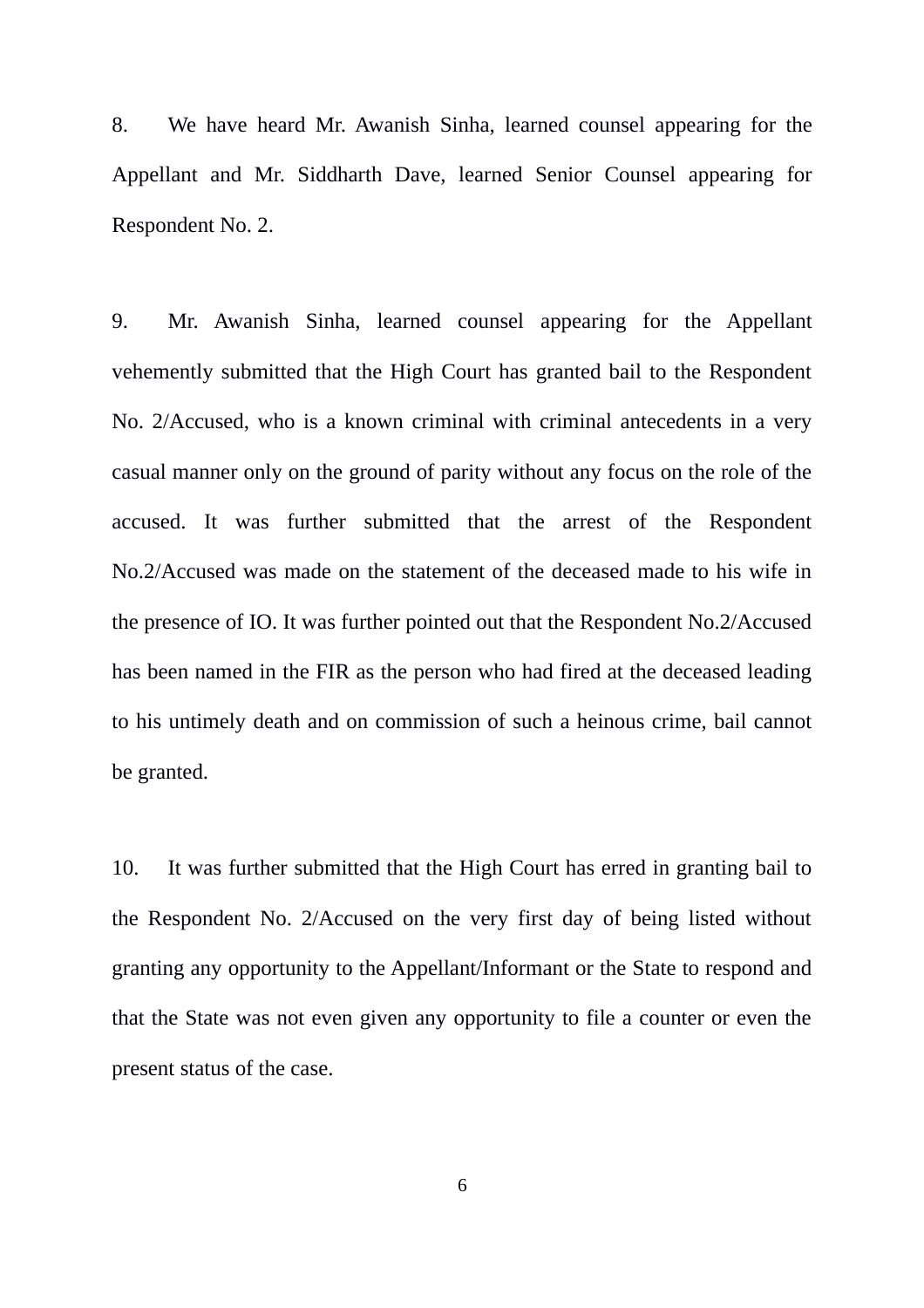11. Heavy reliance was placed on the decisions of this Court in *Ramesh Bhavan Rathod Vs. Vishanbhai Hirabhai Makwana(Koli) & Another[2](#page-6-0) , Kalyan Chandra Sarkar Vs. Rajesh Ranjan @ Pappu Yadav and Another[3](#page-6-1) .*

12. Mr. Siddharth Dave, learned Senior Counsel appearing on behalf of the Respondent No.2/Accused submitted that the Respondent No.2/Accused was a young student, pursuing the course of D.Pharma from Himalayan Garhwal University, Uttarakhand having no criminal antecedents and the case registered against him under Sections 3 and 25 of the Arms Act, 1959 is an off-shoot of the instant case and has been lodged on the basis of erroneous recovery in the instant case.

13. It was further submitted that no particular role has been attributed to the Respondent No.2/Accused, nor has he been expressly mentioned by the deceased in his statement, which simply states that Ratilal's younger son shot the deceased. Furthermore, granting bail on the first day of hearing does not violate any established legal concept, statutory requirement or precedent.

14. It was further submitted that while granting bail to the Respondent No.2/Accused, the High Court has weighed all relevant factors, including the

<span id="page-6-0"></span><sup>2</sup> (2021) 6 SCC 230

<span id="page-6-1"></span><sup>3</sup> (2004) 7 SCC 528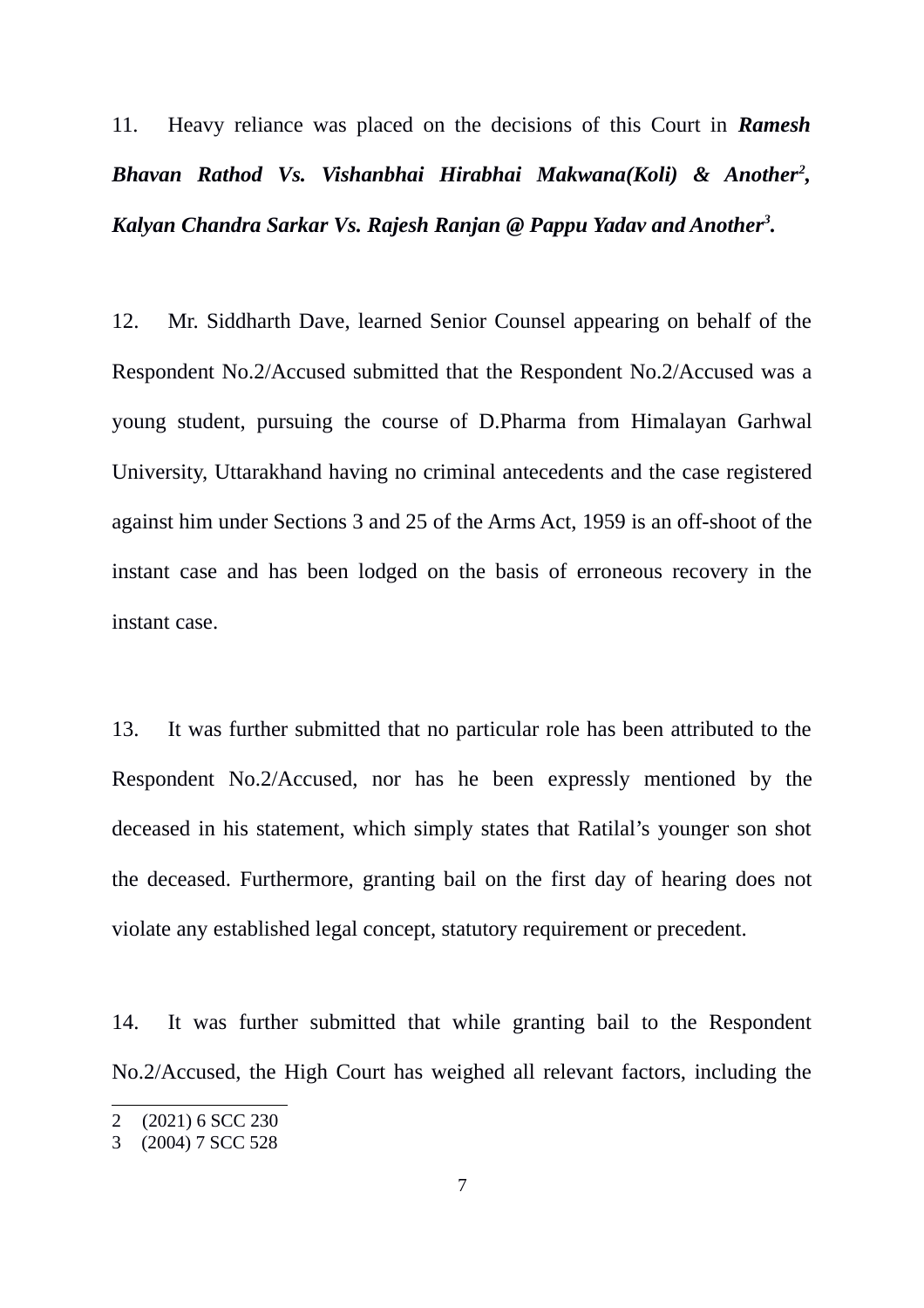nature of the charge, the gravity of the offence and penalty, the nature of evidence and the criminal history of the accused.

15. Heavy reliance was placed on the decisions of this Court in *Babu Singh & Ors. Vs. State of U.P.[4](#page-7-0) and Dataram Singh Vs. State of Uttar Pradesh and Another[5](#page-7-1) .*

16. We have carefully considered the submissions made at the Bar and perused the materials placed on record.

17. The main issue arising in this appeal for our consideration is whether the High Court was justified in exercising jurisdiction under Section 439(1) of the Code of Criminal Procedure (for short "Cr.P.C") for grant of regular bail in the facts of the present case.

18. Before adverting to the facts of the case, it is important to understand the extent of the power of the High Court to grant bail and the factors determining nature and gravity of the crime in order to grant bail to accuse concerned. As rightly stated by Justice V.R. Krishna Iyer *"the issue of bail is one of liberty, justice, public safety and burden of the public treasury, all of which insist that a*

<span id="page-7-0"></span><sup>4</sup> (1978) 1 SCC 579

<span id="page-7-1"></span><sup>5</sup> (2018) 3 SCC 22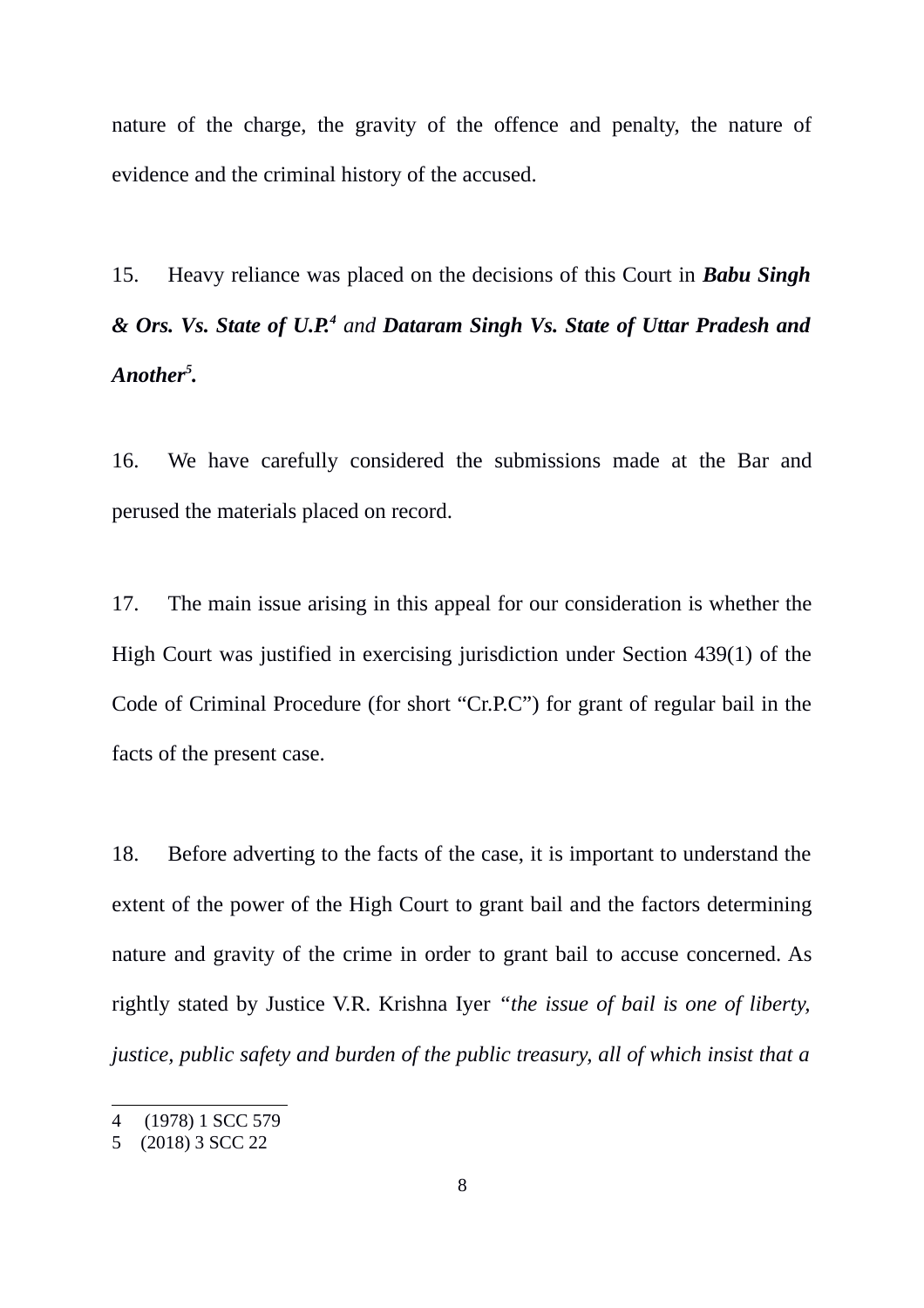*developed jurisprudence of bail is integral to a socially sensitized judicial process".*

#### **ANALYSIS**

#### **A. Principles governing grant of bail**

19. Section 439 of the Cr.P.C is the guiding principle for adjudicating a Regular Bail Application wherein Court takes into consideration several aspects. The jurisdiction to grant bail has to be exercised cautiously on the basis of wellsettled principles having regard to the facts and circumstances of each case.

20. In *Prahlad Singh Bhati Vs. NCT of Delhi And Another<sup>[6](#page-8-0)</sup>, a two-Judge* Bench of this Court stated the principles which are to be considered while granting bail which are as follows : -

> "8. *The jurisdiction to grant bail has to be exercised on the basis of well-settled principles having regard to the circumstances of each case and not in an arbitrary manner. While granting the bail, the court has to keep in mind the nature of accusations, the nature of evidence in support thereof, the severity of the punishment which conviction will entail, the character, behaviour, means and standing of the accused, circumstances which are peculiar to the accused, reasonable possibility of securing the presence of the accused at the trial, reasonable apprehension of the witnesses being tampered with, the larger interests of the public or State and similar other considerations. It has also to be kept in mind that for the purposes of granting the bail*

<span id="page-8-0"></span><sup>6</sup> (2001) 4 SCC 280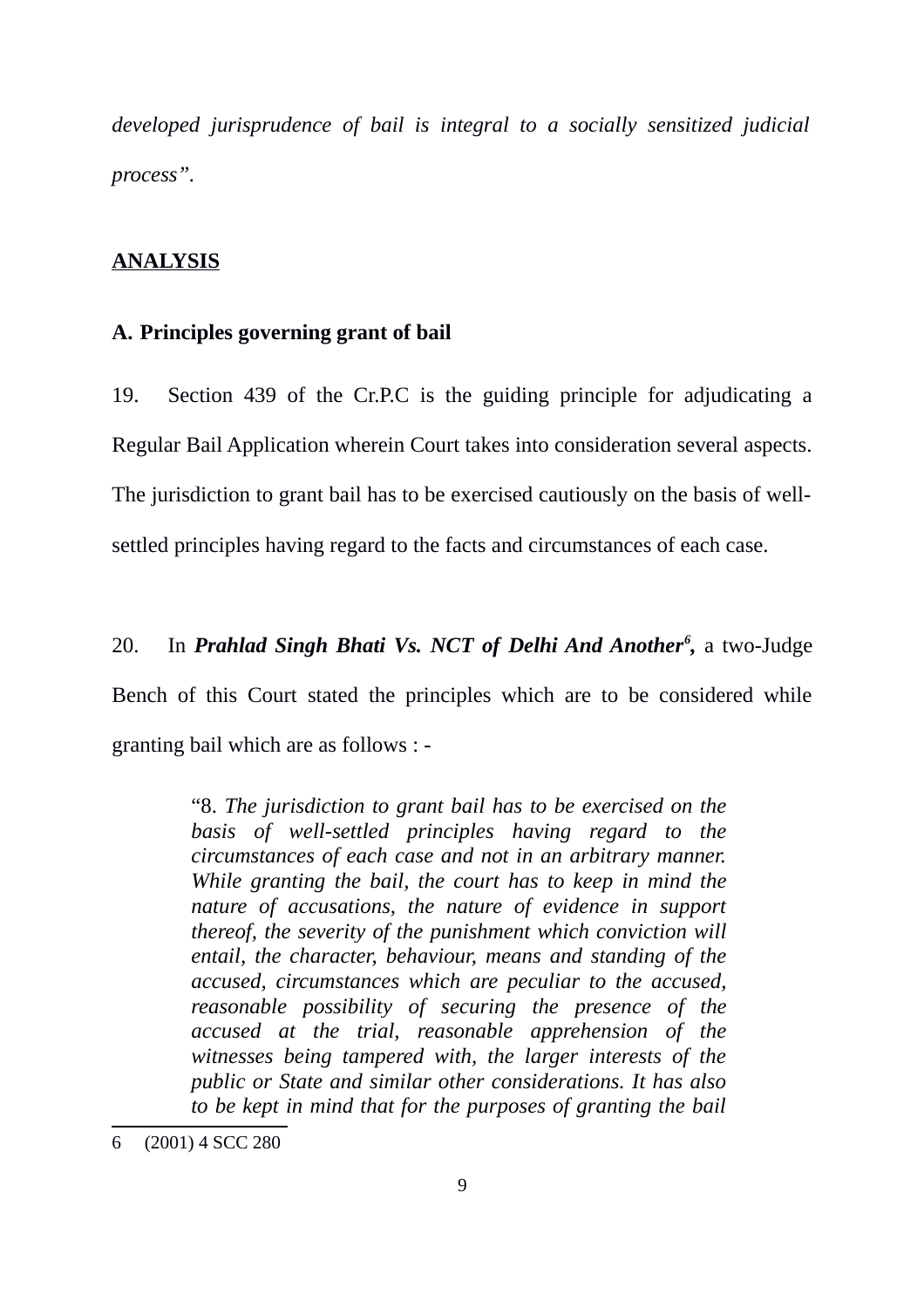*the Legislature has used the words "reasonable grounds for believing" instead of "the evidence" which means the court dealing with the grant of bail can only satisfy it as to whether there is a genuine case against the accused and that the prosecution will be able to produce prima facie evidence in support of the charge. It is not excepted, at this stage, to have the evidence establishing the guilt of the accused beyond reasonable doubt."*

21. As reiterated by the two-Judge Bench of this Court in *Prasanta Kumar*

*Sarkar Vs. Ashish Chatterjee And Another[7](#page-9-0)* , it is well-settled that the factors to

be borne in mind while considering an application for bail are:

- (i) whether there is any prima facie or reasonable ground to believe that the accused had committed the offence;
- (ii) nature and gravity of the accusation;
- (iii) severity of the punishment in the event of conviction;
- (iv) danger of the accused absconding or fleeing, if released on bail;
- (v) character, behaviour, means, position and standing of the accused;
- (vi) likelihood of the offence being repeated;
- (vii) reasonable apprehension of the witnesses being influenced; and
- (viii) danger, of course, of justice being thwarted by grant of bail.

22. The decision in *Prasanta(Supra)* has been consistently followed by this

Court in **Ash Mohammad Vs. Shiv Raj Singh alias Lalla Babu And**

<span id="page-9-0"></span><sup>7</sup> (2010) 14 SCC 496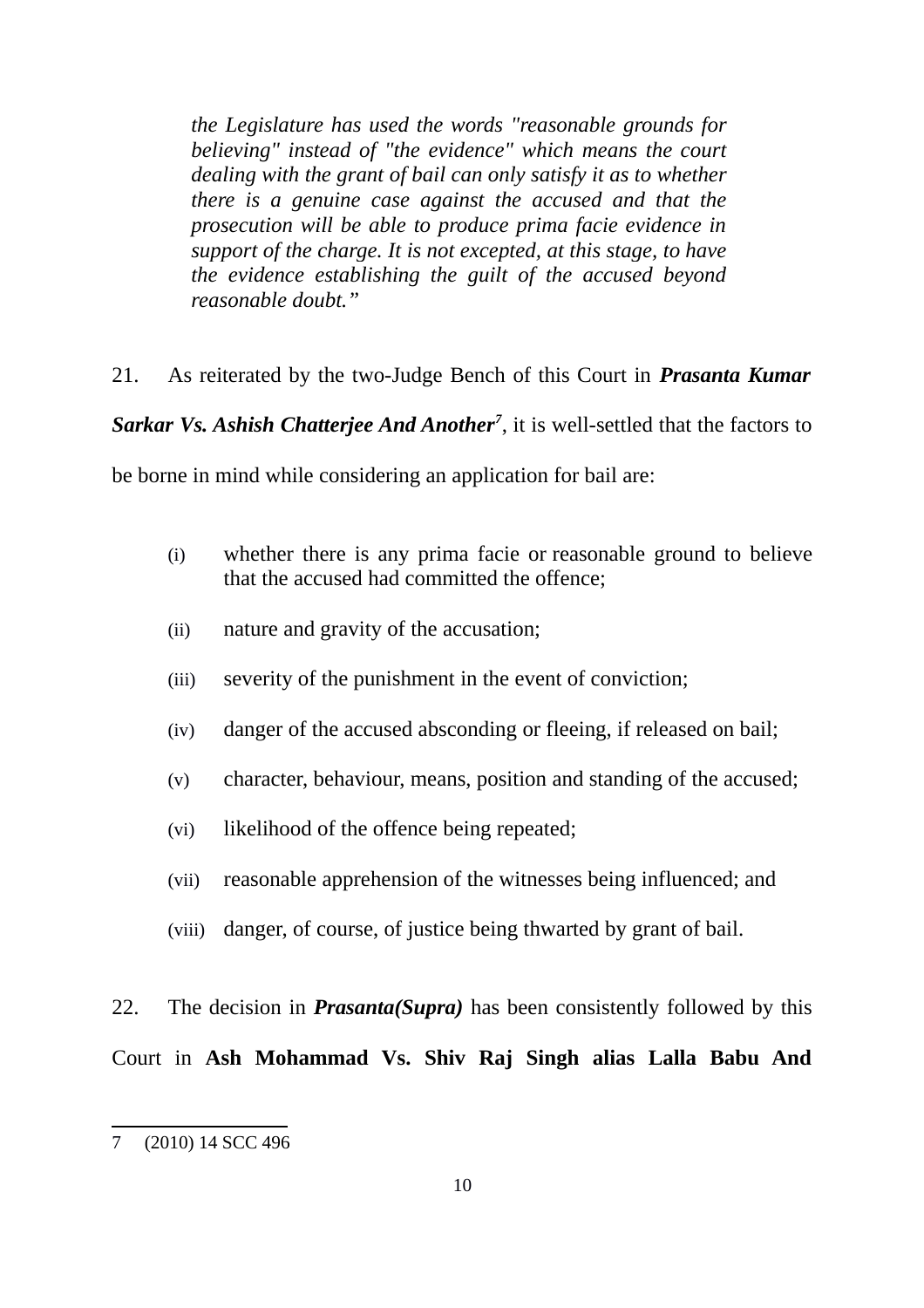**Another[8](#page-10-0)** , **Ranjit Singh Vs. State of Madhya Pradesh And Others[9](#page-10-1)** , **Neeru Yadav Vs. State of Uttar Pradesh And Another[10](#page-10-2)** , **Virupakshappa Gouda And Another Vs. State of Karnataka And Another[11](#page-10-3), State of Orissa Vs. Mahimananda Mishra[12](#page-10-4) .**

23. In a recent pronouncement of this Court in the case of *'Y' Vs. State of*

*Rajasthan & Anr.[13](#page-10-5)* authored by one of us (Hon'ble N.V. Ramana, CJI), it has

been observed as under :-

*"22. The impugned order passed by the High Court is cryptic, and does not suggest any application of mind. There is a recent trend of passing such orders granting or refusing to grant bail, where the Courts make a general observation that "the facts and the circumstances" have been considered. No specific reasons are indicated which precipitated the passing of the order by the Court.*

*23. Such a situation continues despite various judgments of this Court wherein this Court has disapproved of such a practice. In the case of Mahipal (Supra), this Court observed as follows:-*

*25. Merely recording "having perused the record" and "on the facts and circumstances of the case" does not subserve the purpose of a reasoned judicial order. It is a fundamental premise of open justice, to which our judicial system is committed, that factors which have*

<span id="page-10-0"></span><sup>8</sup> (2012) 9 SCC 446

<span id="page-10-1"></span><sup>9</sup> (2013) 16 SCC 797

<span id="page-10-2"></span><sup>10</sup> (2014) 16 SCC 508

<span id="page-10-3"></span><sup>11</sup> (2017) 5 SCC 406

<span id="page-10-4"></span><sup>12</sup> (2018) 10 SCC 516

<span id="page-10-5"></span><sup>13</sup> Criminal Appeal No. 649 of 2022 decided on 19.04.2022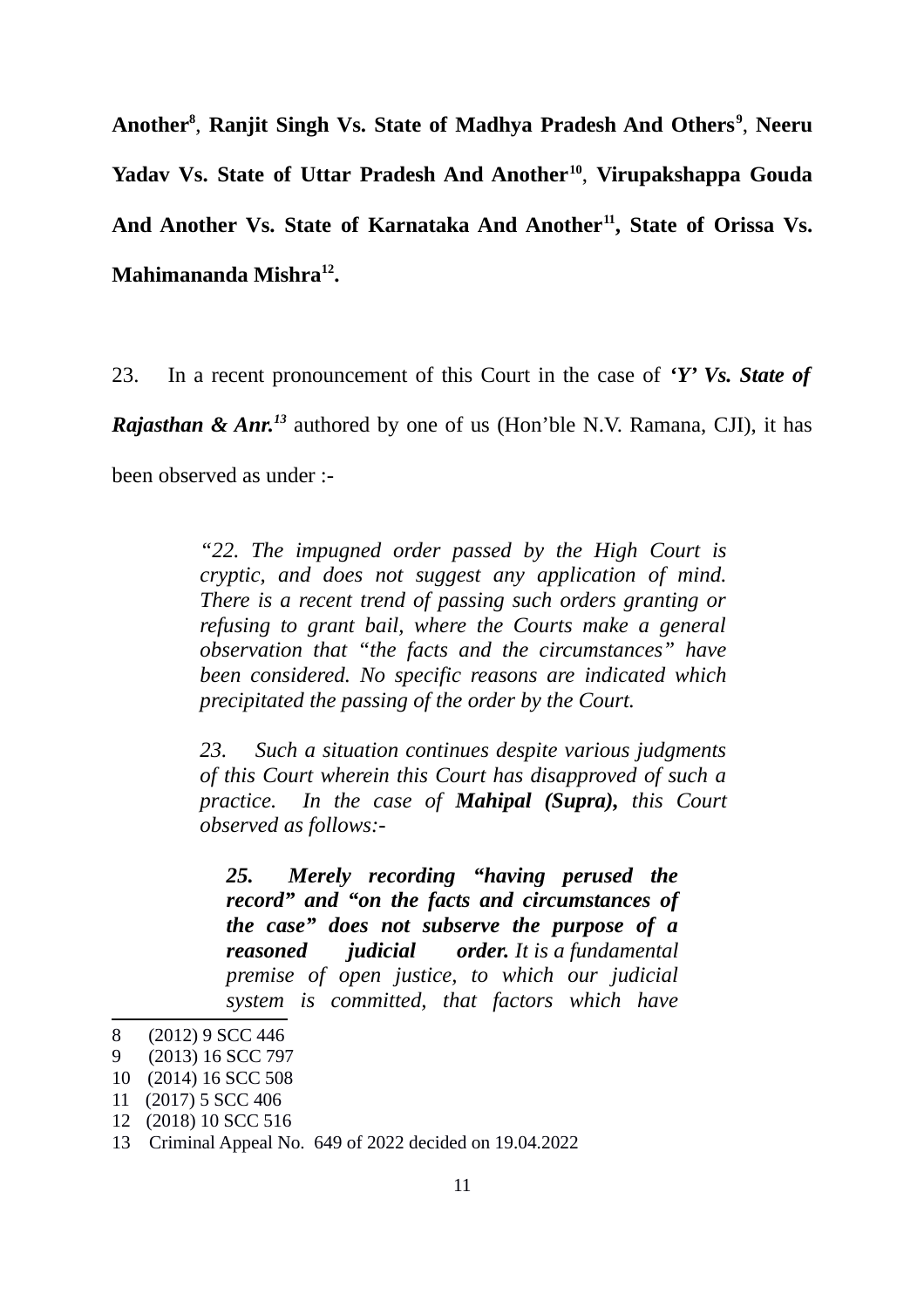*weighed in the mind of the Judge in the rejection or the grant of bail are recorded in the order passed. Open justice is premised on the notion that justice should not only be done, but should manifestly and undoubtedly be seen to be done. The duty of Judges to give reasoned decisions lies at the heart of this commitment. Questions of the grant of bail concern both liberty of individuals undergoing criminal prosecution as well as the interests of the criminal justice system in ensuring that those who commit crimes are not afforded the opportunity to obstruct justice. Judges are duty-bound to explain the basis on which they have arrived at a conclusion."*

#### *(emphasis supplied)*

24. For grant or denial of bail, the "nature of crime" has a huge relevancy. The key consideration which govern the grant of bail were elucidated in the judgment of this Court in *Ram Govind Upadhyay Vs. Sudarshan Singh[14](#page-11-0) ,* wherein it has been observed as under: -

> *"4. Apart from the above, certain other which may be attributed to be relevant considerations may also be noticed at this juncture, though however, the same are only illustrative and not exhaustive, neither there can be any. The considerations being:*

> *(a) While granting bail the court has to keep in mind not only the nature of the accusations, but the severity of the punishment, if the accusation entails a conviction and the nature of evidence in support of the accusations.*

<span id="page-11-0"></span><sup>14 (2002) 3</sup> SCC 598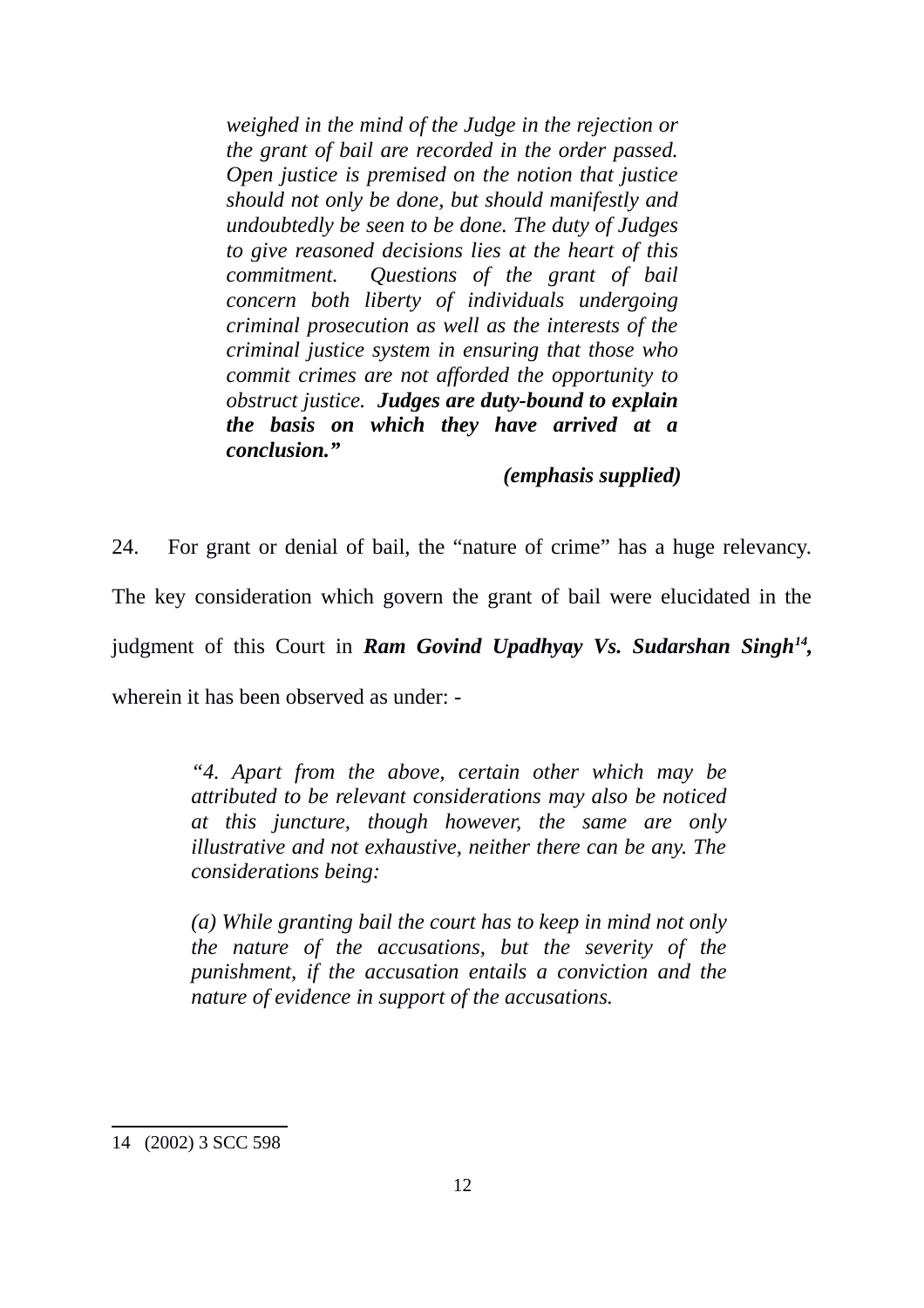*(b) Reasonable apprehensions of the witnesses being tampered with or the apprehension of there being a threat for the complainant should also weigh with the court in the matter of grant of bail.* 

*(c) While it is not expected to have the entire evidence establishing the guilt of the accused beyond reasonable doubt but there ought always to be a prima facie satisfaction of the court in support of the charge.*

*(d) Frivolity in prosecution should always be considered and it is only the element of genuineness that shall have to be considered in the matter of grant of bail, and in the event of there being some doubt as to the genuineness of the prosecution, in the normal course of events, the accused is entitled to an order of bail."*

25. Similarly, the parameters to be taken into consideration for grant of bail

by the courts has been described in *Kalyan Chandra Sarkar Vs. Rajesh Ranjan*

*alias Pappu Yadav And Another[15](#page-12-0)* as under : -

*"11. The law in regard to grant or refusal of bail is very well-settled. The Court granting bail should exercise its discretion in a judicious manner and not as a matter of course. Though at the stage of granting bail a detailed examination of evidence and elaborate documentation of the merit of the case need not be undertaken, there is a need to indicate in such orders reasons for prima facie concluding why bail was being granted particularly where the accused is charged of having committed a serious offence. Any order devoid of such reasons would suffer from non-application of mind. It is also necessary for the court granting bail to consider among other circumstances, the following factors also before granting bail; they are:* 

<span id="page-12-0"></span><sup>15</sup> (2004) 7 SCC 528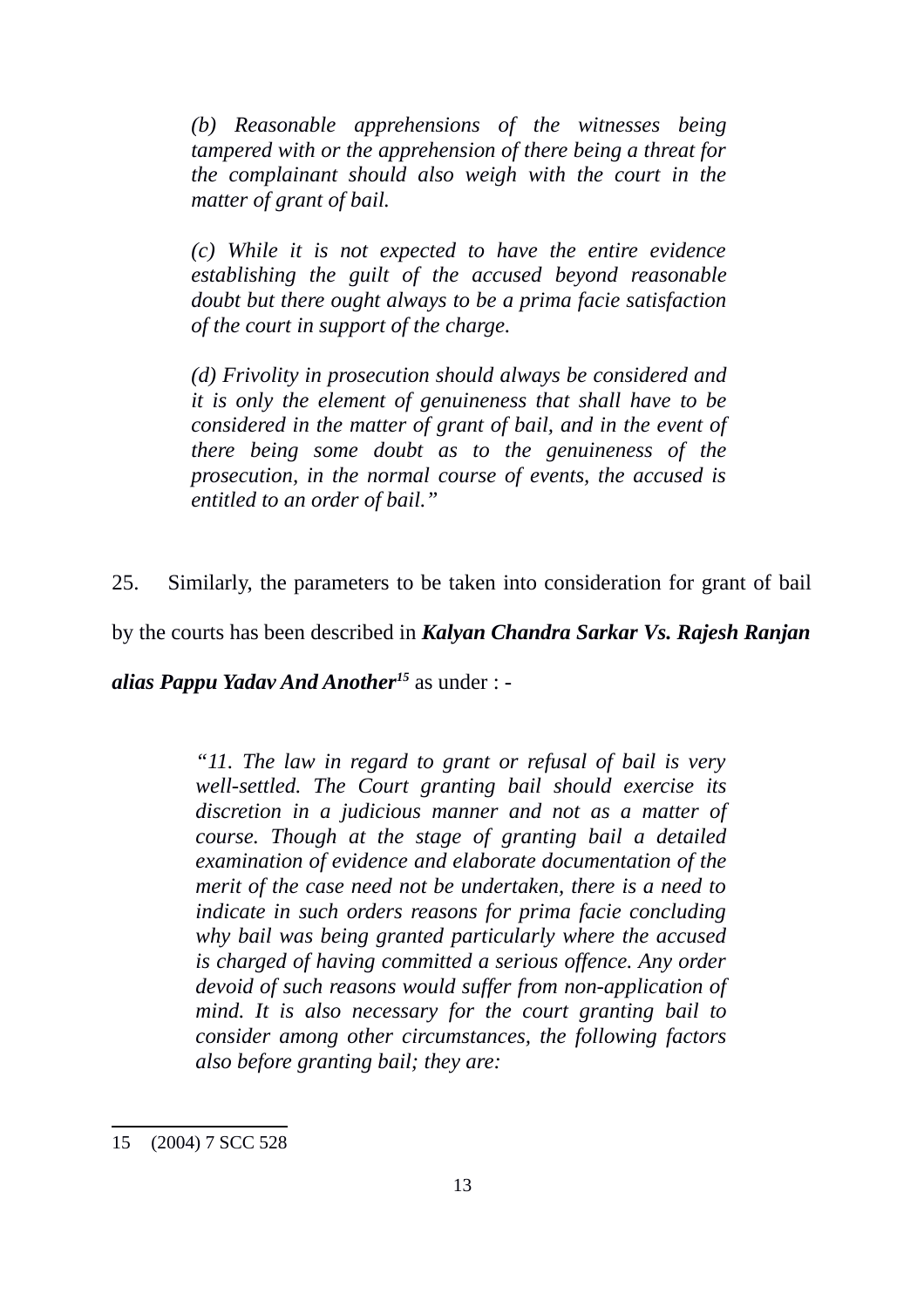*(a) the nature of accusation and the severity of punishment in case of conviction and the nature of supporting evidence.* 

*(b) reasonable apprehension of tampering with the witness or apprehension of threat to the complainant.*

*(c) prima facie satisfaction of the court in support of the charge."*

# **B. Recording of reasons for grant of bail by the High Court of the Sessions Court**

26. The importance of assigning reasoning for grant or denial of bail can never be undermined. There is *prima facie* need to indicate reasons particularly in cases of grant or denial of bail where the accused is charged with a serious offence. The sound reasoning in a particular case is a reassurance that discretion has been exercised by the decision maker after considering all the relevant grounds and by disregarding extraneous considerations.

27. A two-Judge Bench of this Court in *Ramesh Bhavan Rathod (Supra)* held that the duty to record reasons is a significant safeguard which ensures that the discretion which is entrusted to the court, is exercised in a judicious manner. The operative portion of the judgment reads as under : -

> *"35. We disapprove of the observations of the High Court in a succession of orders in the present case recording that the Counsel for the parties "do not press for a further reasoned order". The grant of bail is a matter which*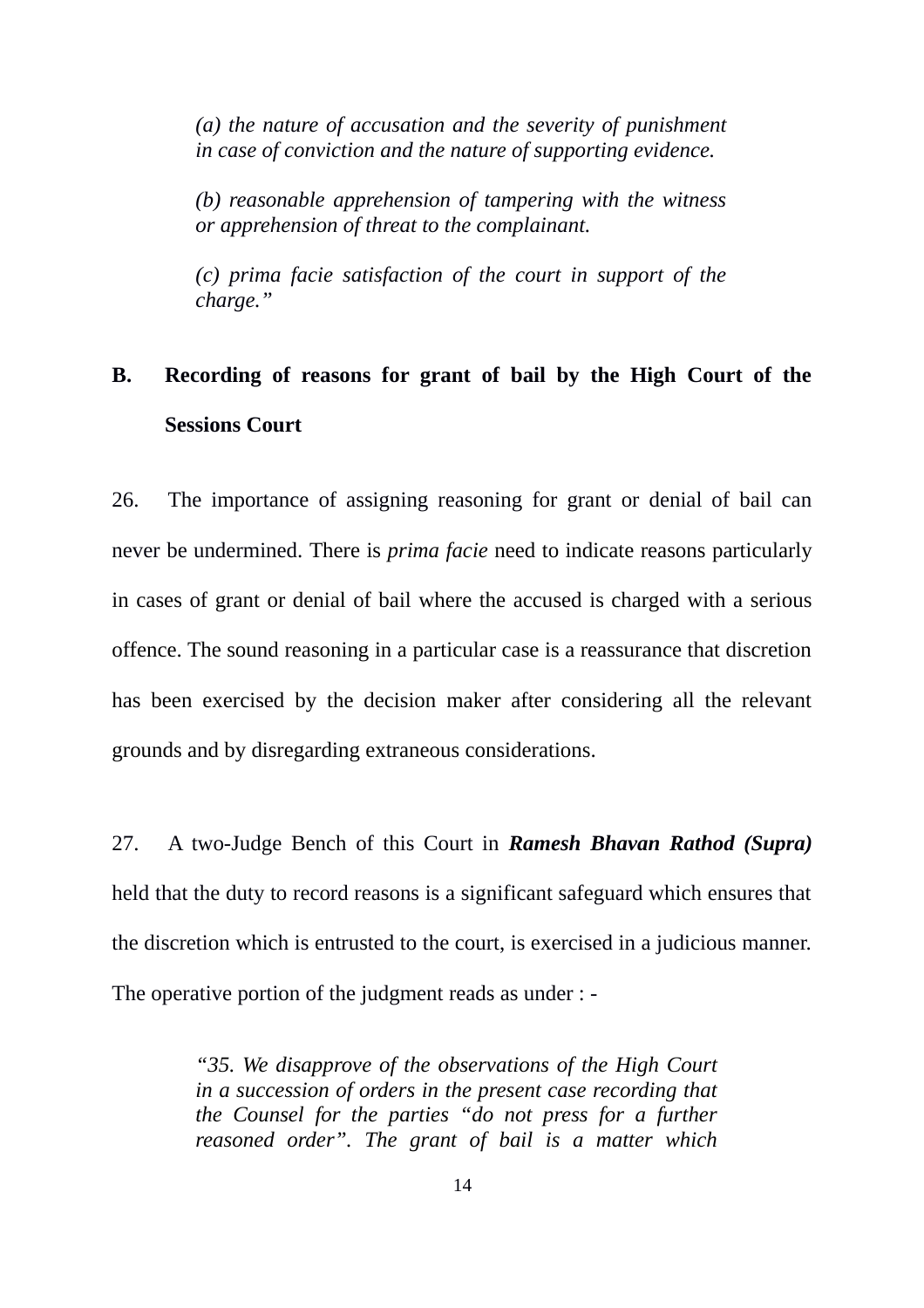*implicates the liberty of the accused, the interest of the State and the victims of crime in the proper administration of criminal justice. It is a well-settled principle that in determining as to whether bail should be granted, the High Court, or for that matter, the Sessions Court deciding an application under Section 439 of Cr.P.C would not launch upon a detailed evaluation of the facts on merits since a criminal trial is still to take place. These observations while adjudicating upon bail would also not be binding on the outcome of the trial. But the Court granting bail cannot obviate its duty to apply a judicial mind and to record reasons, brief as they may be, for the purpose of deciding whether or not to grant bail. The consent of parties cannot obviate the duty of the High Court to indicate its reasons why it has either granted or refused bail. This is for the reason that the outcome of the application has a significant bearing on the liberty of the accused on one hand as well as the public interest in the due enforcement of criminal justice on the other. The rights of the victims and their families are at stake as well. These are not matters involving the private rights of two individual parties, as in a civil proceeding. The proper enforcement of criminal law is a matter of public interest. We must, therefore, disapprove of the manner in which a succession of orders in the present batch of cases has recorded that counsel for the "respective parties do not press for further reasoned order". If this is a euphemism for not recording adequate reasons, this kind of a formula cannot shield the order from judicial scrutiny.*

*36. Grant of bail under [Section 439](https://indiankanoon.org/doc/1290514/) of the Cr.P.C is a matter involving the exercise of judicial discretion. Judicial discretion in granting or refusing bail – as in the case of any other discretion which is vested in a court as a judicial institution – is not unstructured. The duty to record reasons is a significant safeguard which ensures that the discretion which is entrusted to the court is exercised in a judicious manner. The recording of reasons in a judicial order ensures that the thought process underlying the order*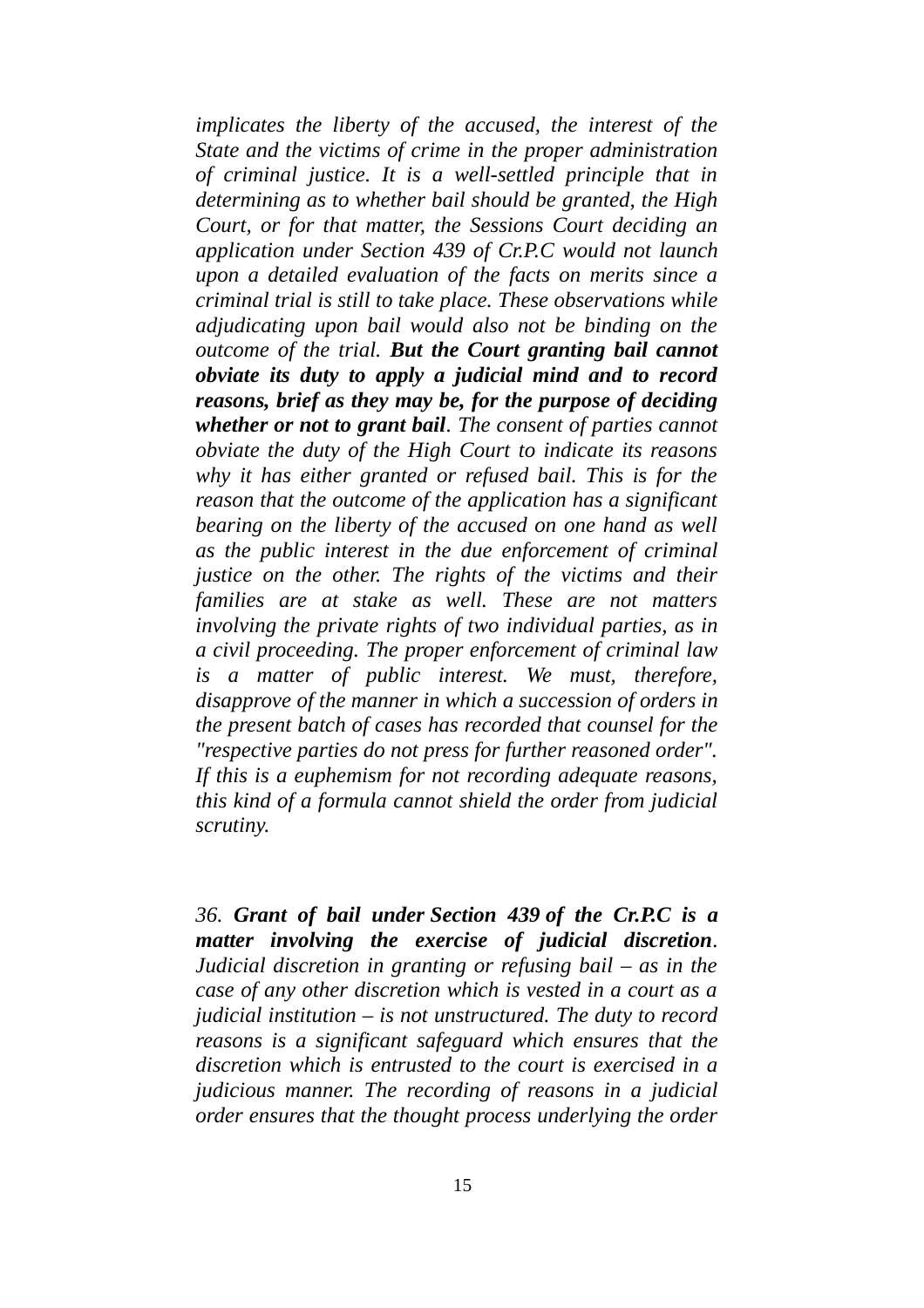*is subject to scrutiny and that it meets objective standards of reason and justice."*

## 28. Similarly, this Court in *Ram Govind Upadhyay (Supra),* observed that :-

*"3. Grant of bail though being a discretionary order but, however, calls for exercise of such a discretion in a judicious manner and not as a matter of course. Order for Bail bereft of any cogent reason cannot be sustained. Needless to record, however, that the grant of bail is dependent upon the contextual facts of the matter being dealt with by the Court and facts however do always vary from case to case. While placement of the accused in the society, though may be considered but that by itself cannot be a guiding factor in the matter of grant of bail and the same should and ought always be coupled with other circumstances warranting the grant of bail. The nature of the offence is one of the basic consideration for the grant of bail more heinous is a crime, the greater is the chance of rejection of the bail, though, however, dependent on the factual matrix of the matter."*

# 29. A two-Judge Bench of this Court in *Mahipal Vs. Rajesh Kumar Alias*

# *Polia And Another[16](#page-15-0)* observed :-

*"14. The provision for an accused to be released on bail touches upon the liberty of an individual. It is for this reason that this Court does not ordinarily interfere with an order of the High Court granting bail. However, where the discretion of the High Court to grant bail has been exercised without the due application of mind or in contravention of the directions of this Court, such an order granting bail is liable to be set aside. The Court is required to factor, amongst other things, a prima facie view that the accused had committed the offence, the nature and gravity of the offence and the likelihood of the accused obstructing*

<span id="page-15-0"></span><sup>16</sup> (2020) 2 SCC 118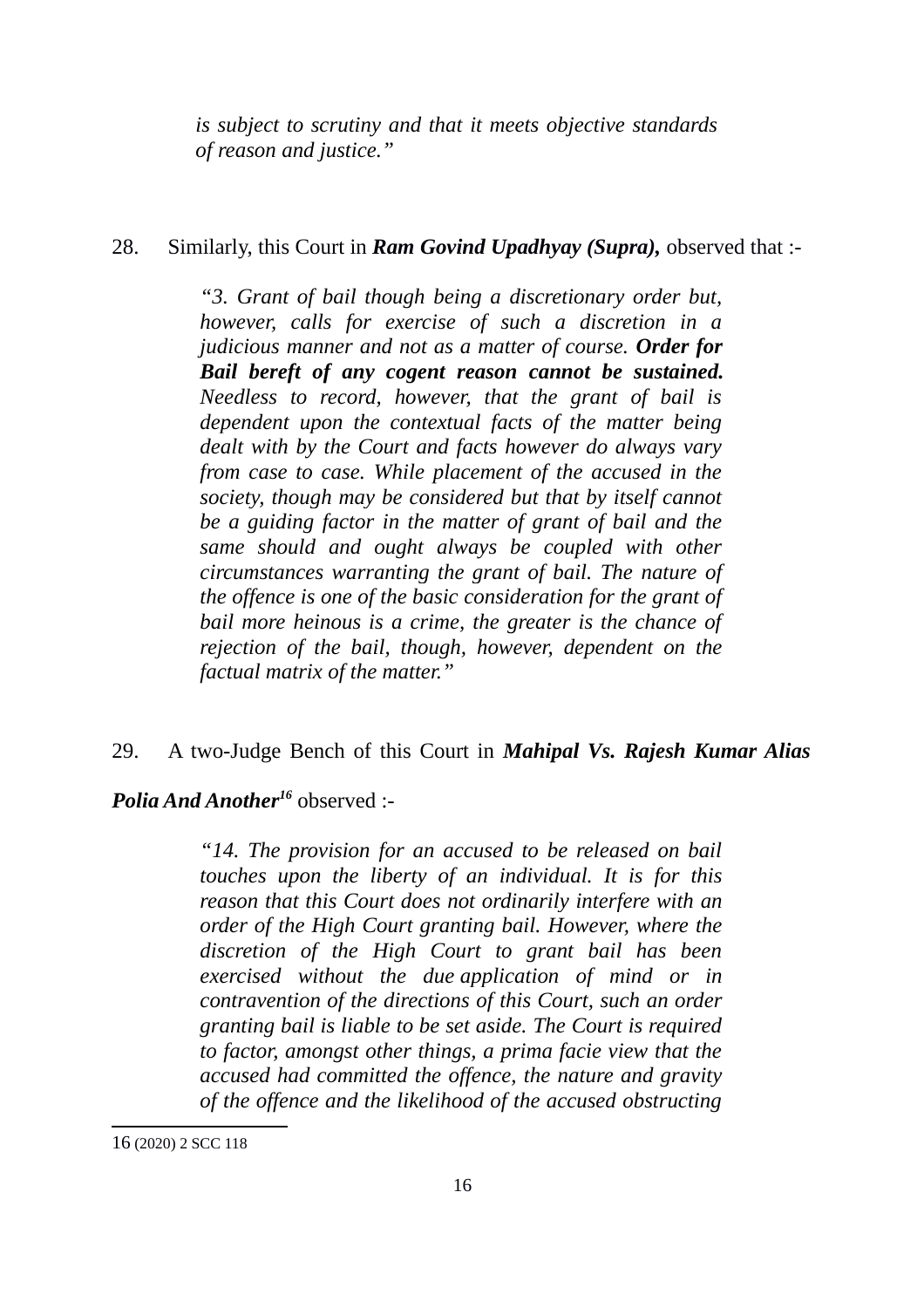*the proceedings of the trial in any manner or evading the course of justice. The provision for being released on bail draws an appropriate balance between public interest in the administration of justice and the protection of individual liberty pending adjudication of the case. However, the grant of bail is to be secured within the bounds of the law and in compliance with the conditions laid down by this Court. It is for this reason that a court must balance numerous factors that guide the exercise of the discretionary power to grant bail on a case by case basis. Inherent in this determination is whether, on an analysis of the record, it appears that there is a prima facie or reasonable cause to believe that the accused had committed the crime. It is not relevant at this stage for the court to examine in detail the evidence on record to come to a conclusive finding."*

### **C. Cancellation of Bail**

30. This Court has reiterated in several instances that bail once granted, should not be cancelled in a mechanical manner without considering whether any supervening circumstances have rendered it no longer conducive to a fair trial to allow the accused to retain his freedom by enjoying the concession of bail during trial. Having said that, in case of cancellation of bail, very cogent and overwhelming circumstances are necessary for an order directing cancellation of bail (which was already granted). A two-Judge Bench of this Court in *Dolat Ram And Others Vs. State of Haryana[17](#page-16-0)* laid down the grounds for cancellation of bail which are :-

<span id="page-16-0"></span><sup>17</sup> (1995) 1 SCC 349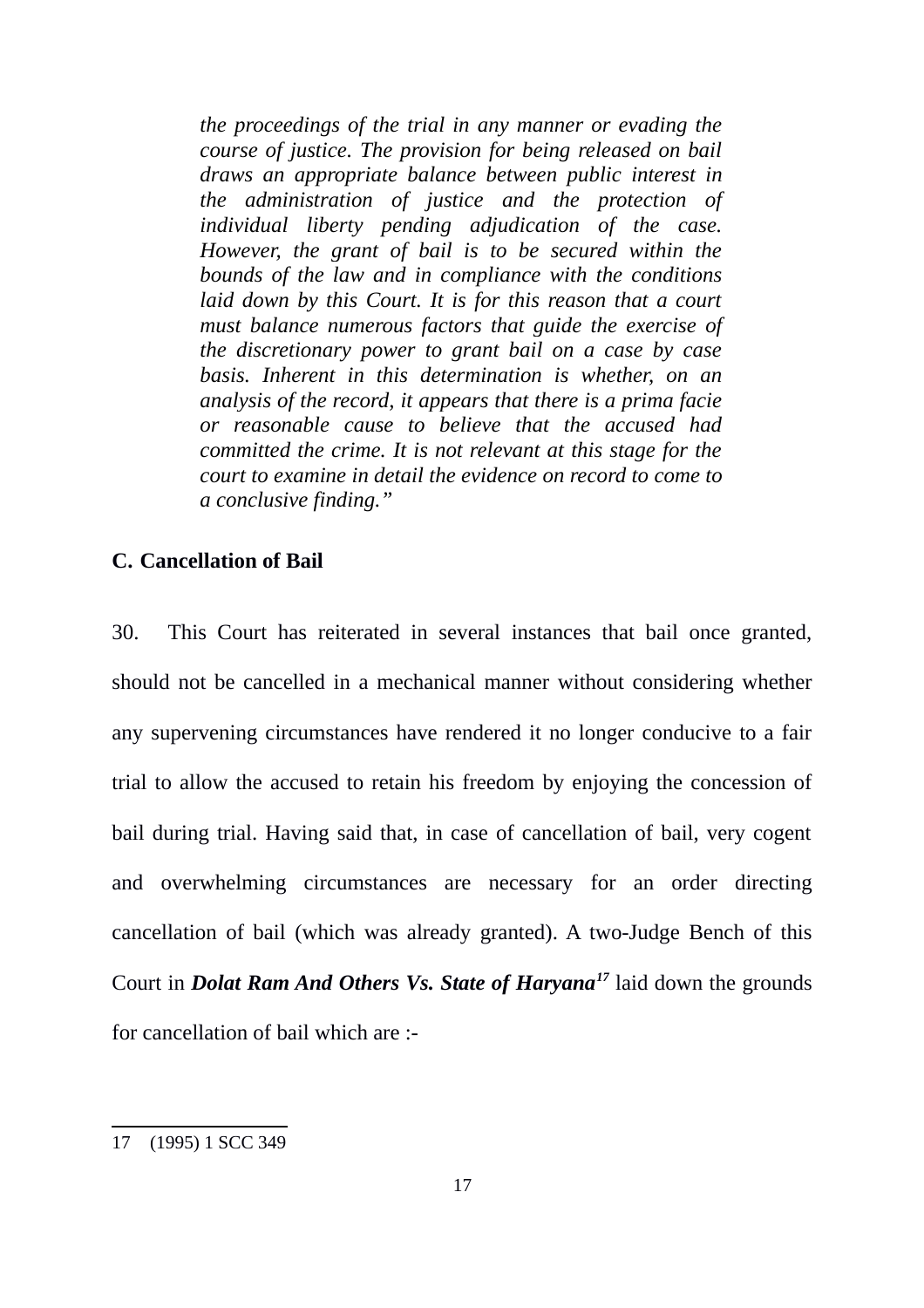- (i) interference or attempt to interfere with the due course of administration of Justice
- (ii) evasion or attempt to evade the due course of justice
- (iii) abuse of the concession granted to the accused in any manner
- (iv) Possibility of accused absconding
- (v) Likelihood of/actual misuse of bail
- (vi) Likelihood of the accused tampering with the evidence or threatening witnesses.

31. It is no doubt true that cancellation of bail cannot be limited to the occurrence of supervening circumstances. This Court certainly has the inherent powers and discretion to cancel the bail of an accused even in the absence of supervening circumstances. Following are the illustrative circumstances where the bail can be cancelled :-

- a) Where the court granting bail takes into account irrelevant material of substantial nature and not trivial nature while ignoring relevant material on record.
- b) Where the court granting bail overlooks the influential position of the accused in comparison to the victim of abuse or the witnesses especially when there is *prima facie* misuse of position and power over the victim.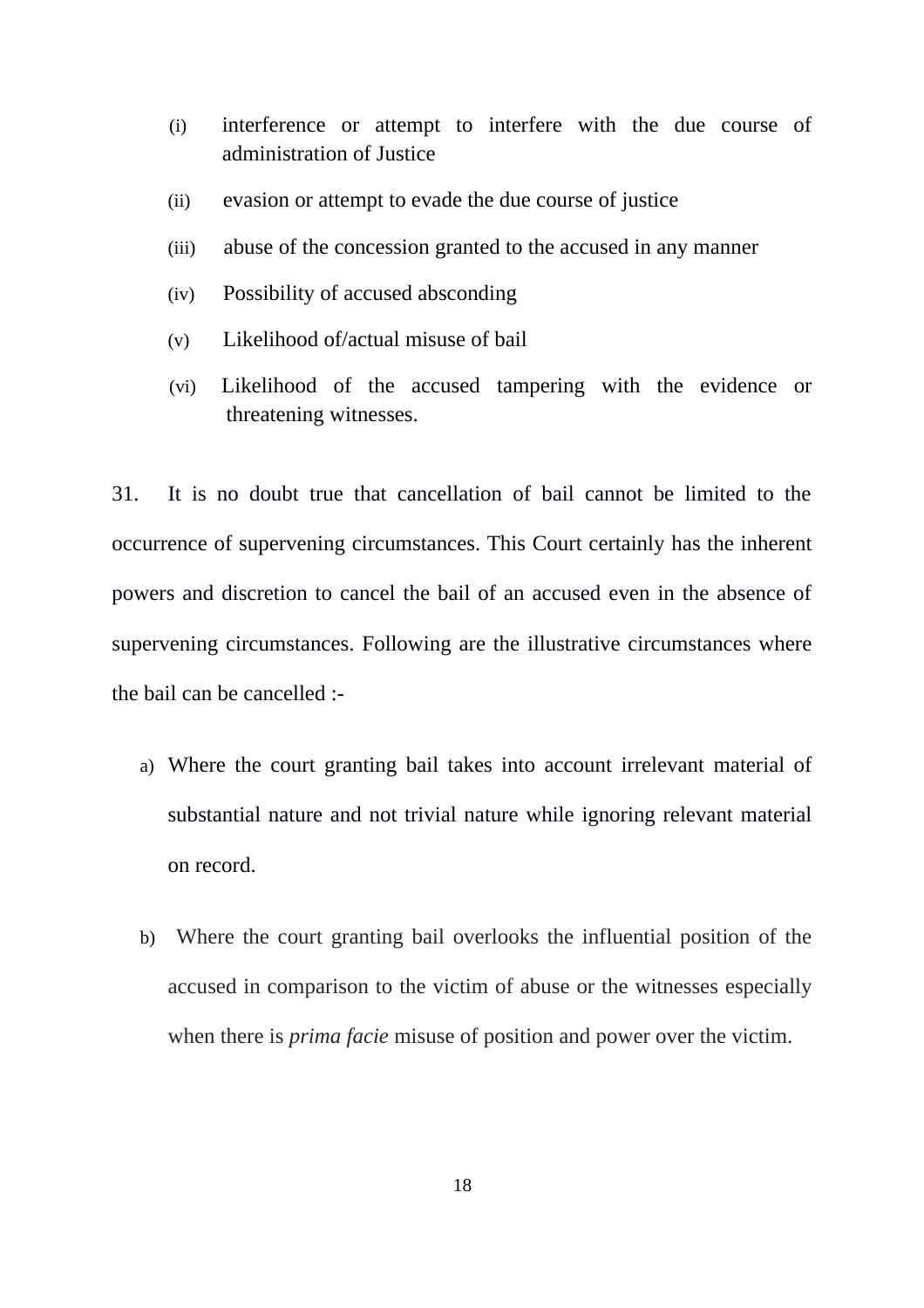- c) Where the past criminal record and conduct of the accused is completely ignored while granting bail.
- d) Where bail has been granted on untenable grounds.
- e) Where serious discrepancies are found in the order granting bail thereby causing prejudice to justice.
- f) Where the grant of bail was not appropriate in the first place given the very serious nature of the charges against the accused which disentitles him for bail and thus cannot be justified.
- g) When the order granting bail is apparently whimsical, capricious and perverse in the facts of the given case.

32. In *Neeru Yadav Vs. State of Uttar Pradesh And Another[18](#page-18-0)*, the accused was granted bail by the High Court. In an appeal against the order of the High Court, a two-Judge Bench of this Court examined the precedents on the principles that guide grant of bail and observed as under :-

> *"12…It is well settled in law that cancellation of bail after it is granted because the accused has misconducted himself or of some supervening circumstances warranting such cancellation have occurred is in a different compartment altogether than an order granting bail which is unjustified, illegal and perverse. If in a case, the relevant factors which should have been taken into consideration while dealing with the application for bail and have not been*

<span id="page-18-0"></span><sup>18</sup> (2014) 16 SCC 508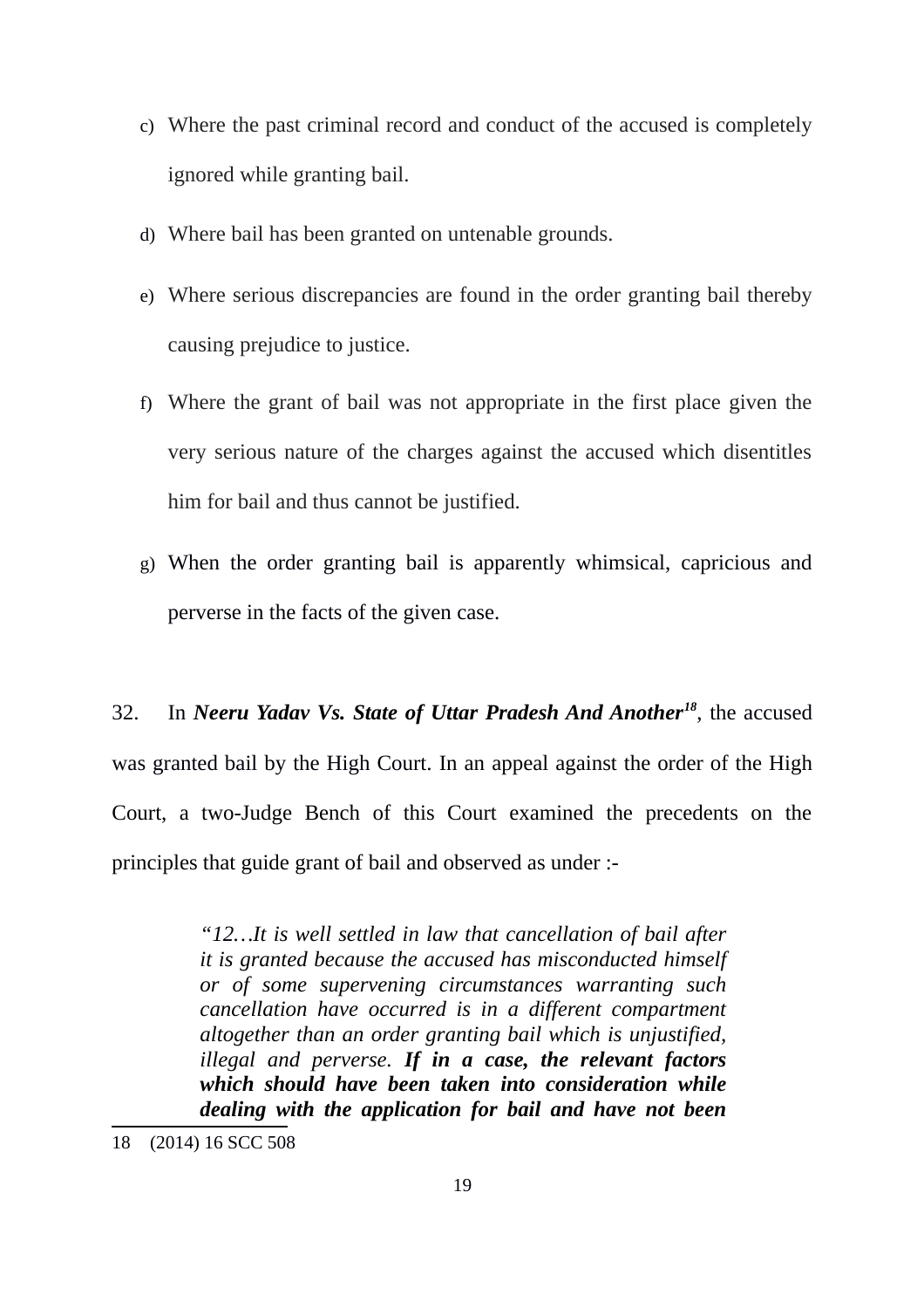*taken note of bail or it is founded on irrelevant considerations, indisputably the superior court can set aside the order of such a grant of bail. Such a case belongs to a different category and is in a separate realm. While dealing with a case of second nature, the Court does not dwell upon the violation of conditions by the accused or the supervening circumstances that have happened subsequently. It, on the contrary, delves into the justifiability and the soundness of the order passed by the Court"*

33. This Court in *Mahipal (Supra)* held that: -

"*17. Where a court considering an application for bail fails to consider relevant factors, an appellate court may justifiably set aside the order granting bail. An appellate court is thus required to consider whether the order granting bail suffers from a non-application of mind or is not borne out from a prima facie view of the evidence on record. It is thus necessary for this Court to assess whether, on the basis of the evidentiary record, there existed a prima facie or reasonable ground to believe that the accused had committed the crime, also taking into account the seriousness of the crime and the severity of the punishment."*

34. A two-Judge Bench of this Court in *Prakash Kadam And Others Vs.*

## *Ram Prasad Vishwanath Gupta And Another[19](#page-19-0)* held that:-

*"18. In considering whether to cancel the bail, the court has also to consider the gravity and nature of the offence, prima facie case against the accused, the position and standing of the accused, etc. if there are serious allegations against the accused, his bail may be cancelled even if he has not misused the bail granted to him.*

<span id="page-19-0"></span><sup>19</sup> (2011) 6 SCC 189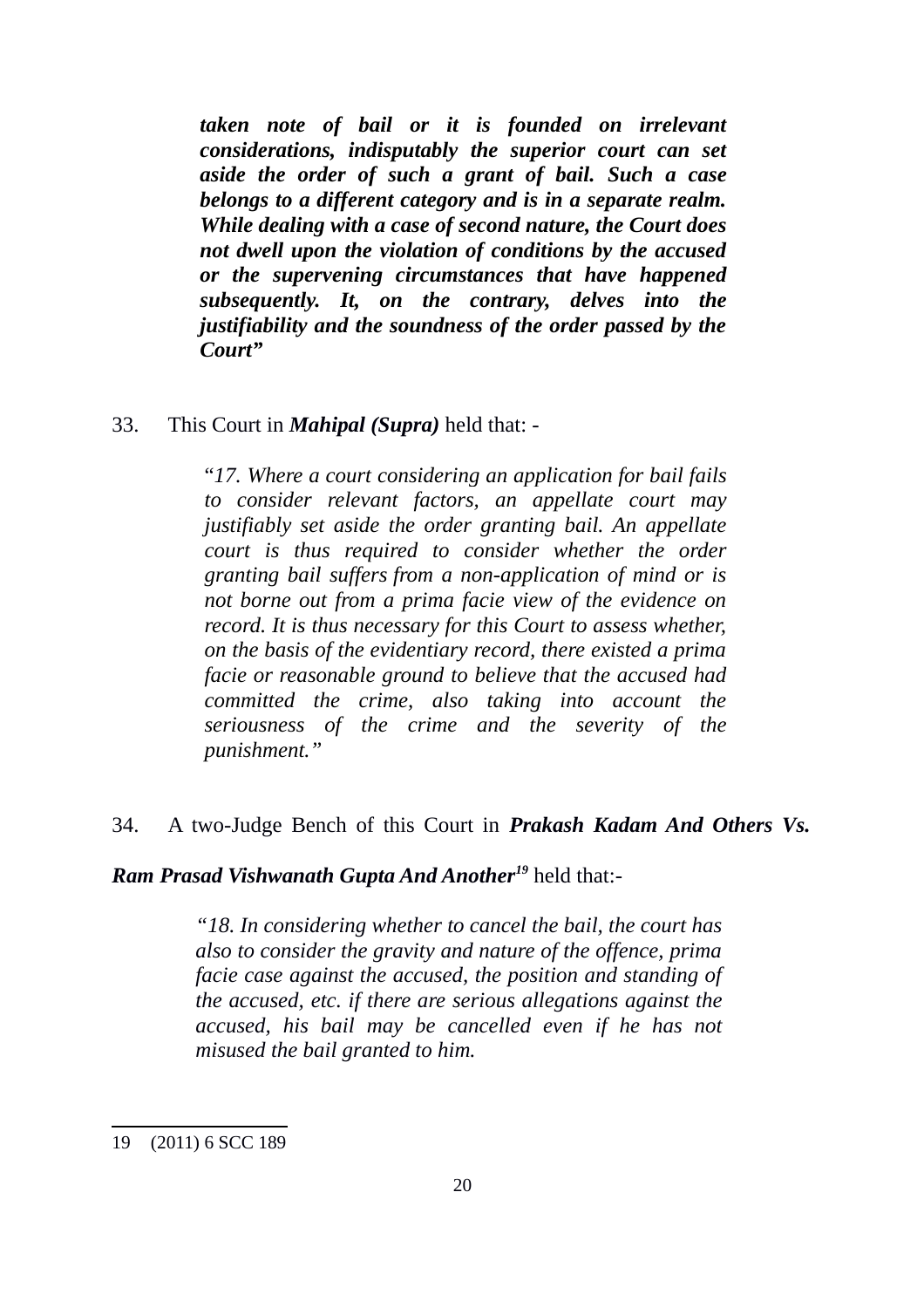*19. In our opinion, there is no absolute rule that once bail is granted to the accused then it can only be cancelled if there is likelihood of misuse of bail. that factor, though no doubt important, is not the only factor. There are several other factors also which may be seen while deciding to cancel the bail."*

35. Coming to the present case at hand, the Respondent No.2/Accused was arrested on 13.01.2021 subsequent to which, he had applied for regular bail before the Sessions Court which was rejected on the ground that he is named in the FIR on the basis of the information provided by the deceased himself and that the same has been clarified after perusal of the documents/forms that the bullet was shot by the Respondent No. 2/Accused himself. Being aggrieved by the same, Respondent No.2/Accused filed an application under Section 439 Cr.P.C before the High Court seeking regular bail. The High Court vide its impugned order granted bail to the Respondent No.2/Accused without considering the relevant facts and circumstances.

36. A bare perusal of the impugned order reveals that the High Court has failed to take into consideration the following:-

 $\triangleright$  Respondent No.2/Accused has been named in the FIR bearing Crime Case No. 16/2021 lodged under Sections 302 and 34 IPC and was the main assailant who had a weapon in his hand.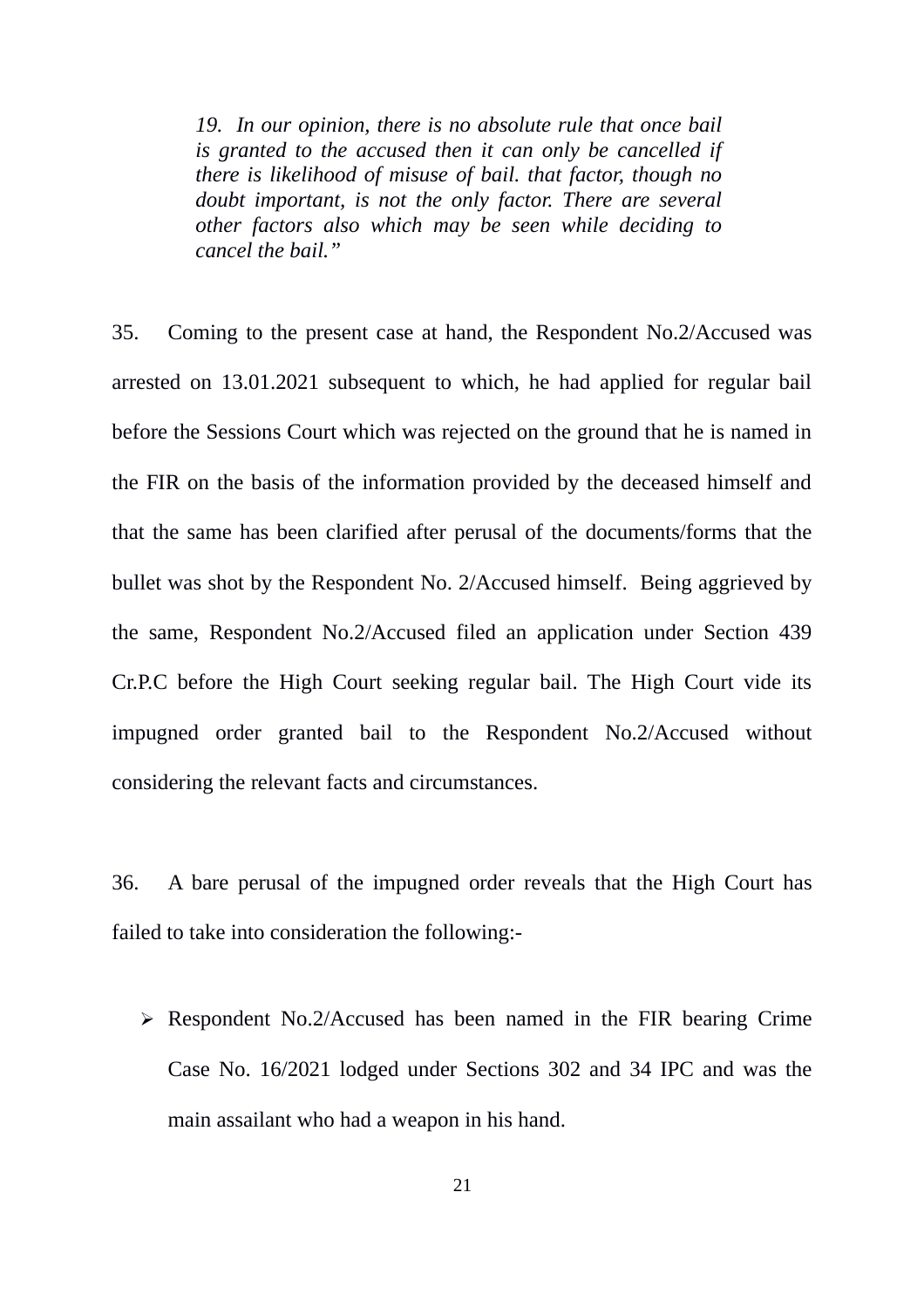- $\triangleright$  The main role of Respondent No.2/Accused was that he opened fire at the deceased due to which the bullet hit his right cheek and made its exit through the other side.
- $\triangleright$  The deceased succumbed to his injuries on 14.01.2021
- Respondent No.2/Accused had the intention to murder the deceased as there was previous enmity between him and the deceased with regard to some land which Respondent No.2 threatened to grab.
- $\triangleright$  On being asked about the incident by the Appellant/Informant's mother, the deceased replied *"Ratipal ka dusra number ka ladka aur ram asre ka putra Sushil Yadav ne pull par gaadi rukwakar goli maar di hai or unke sath 2 ladke aur the".* On re-clarifying, the deceased replied *"Ratipal ka dusra number ka ladka matlab Harjeet Yadav".*
- $\triangleright$  Respondent No.2/accused has clearly been named by the deceased and he was actively involved in opening fire which caused the death of the deceased.
- Respondent No. 2/Accused's statement was recorded by the then IO under Section 161 Cr.P.C in which he admitted to having committed the offence.
- $\triangleright$  Respondent No. 2 has a criminal history and several criminal matters have been lodged against him: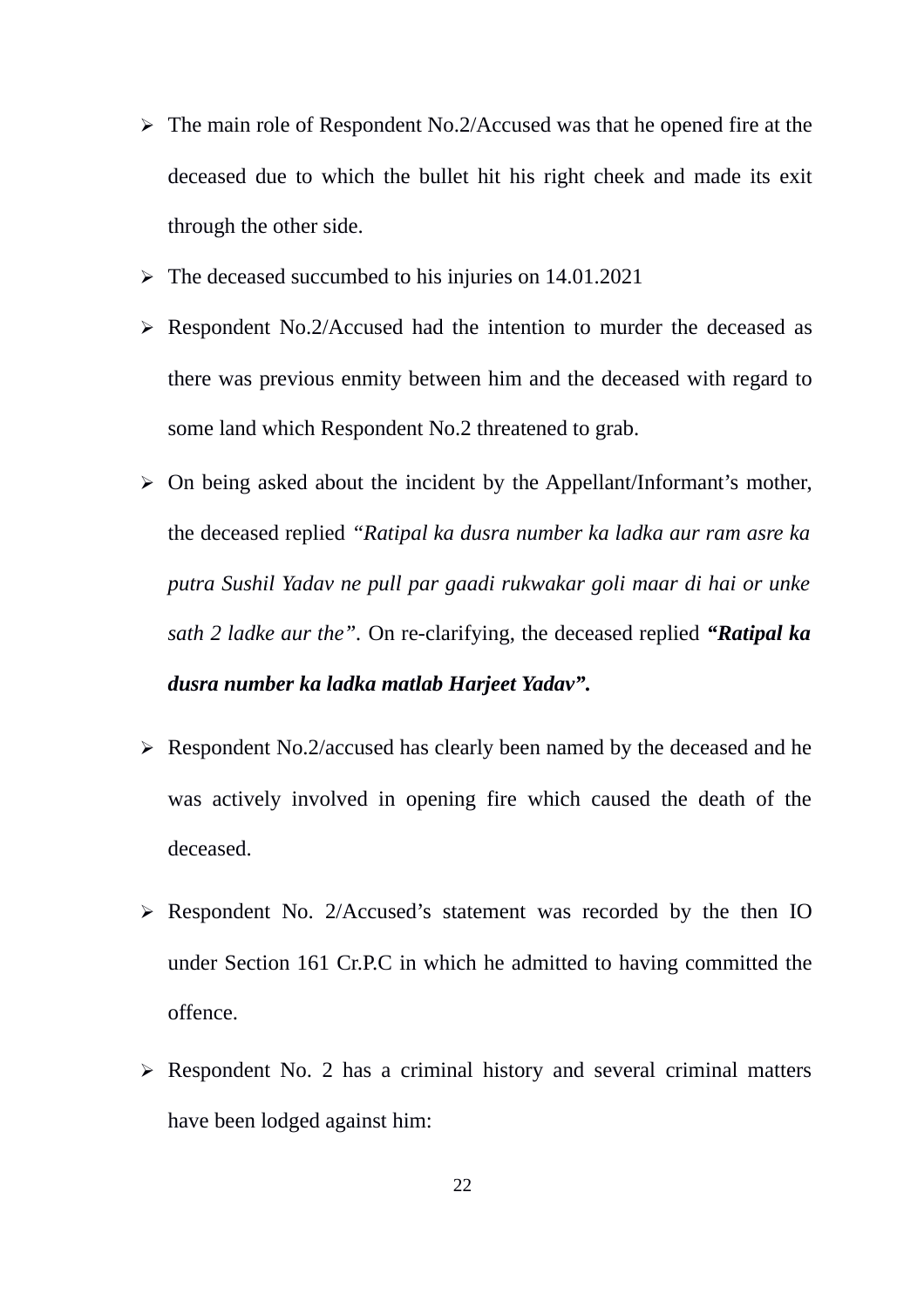- (1) Case Crime no. 016/2021 u/s 302/34 IPC
- (2) Case Crime no. 020/2021 u/s 25 of the Arms Act
- (3) Proceedings of 110G on 05.11.2021
- (4) Beat Information (G.D No. 33) dated 18.12.2021
- (5) Beat Information (G.D. No. 44) dated 19.12.2021

37. There is certainly no straight jacket formula which exists for courts to assess an application for grant or rejection of bail but the determination of whether a case is fit for the grant of bail involves balancing of numerous factors, among which the nature of the offence, the severity of the punishment and a *prima facie* view of the involvement of the accused are important. This Court does not, normally interfere with an order passed by the High Court granting or rejecting bail to the accused. However, it is equally incumbent upon the High Court to exercise its discretion judiciously, cautiously and strictly in compliance with basic principles laid down in a catena of judgments by this Court.

38. However having said that, in the case at hand, it is manifestly incorrect on the part of the High Court to have granted bail to the Respondent No.2/Accused without taking into consideration the relevant facts and circumstances and appropriate evidence which proves that the Respondent No.2/Accused has been charged with a serious offence.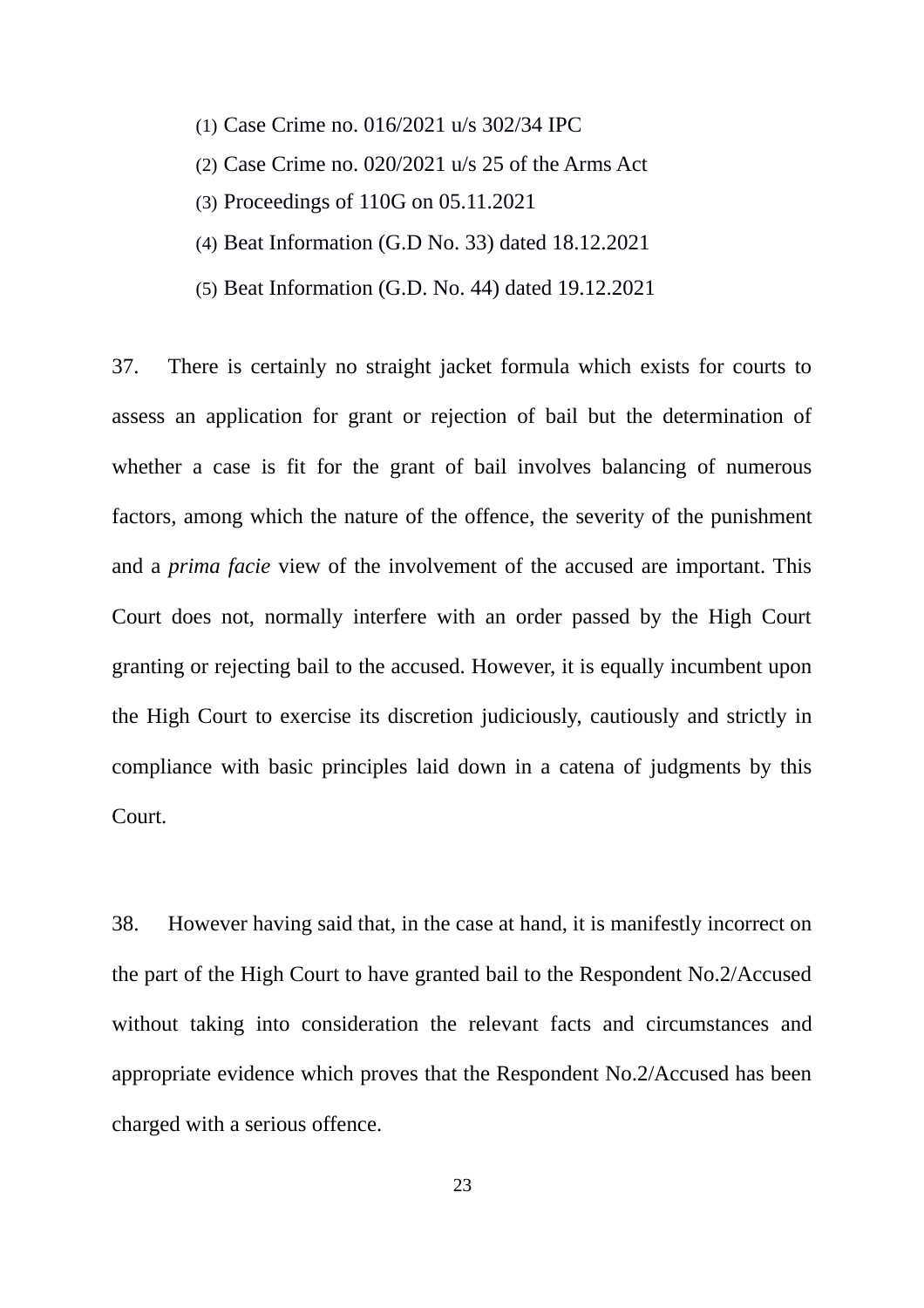39. Grant of bail to the Respondent No.2/Accused only on the basis of parity shows that the impugned order passed by the High Court suffers from the vice of non-application of mind rendering it unsustainable. The High Court has not taken into consideration the criminal history of the Respondent No.2/Accused, nature of crime, material evidences available, involvement of Respondent No.2/Accused in the said crime and recovery of weapon from his possession.

40. Having considered the aforesaid facts of the present case in juxtaposition with the judgments referred to above, we are of the opinion that the impugned order passed by the High Court is not liable to be sustained and is hereby set aside. The bail bonds of Respondent No.2/Accused stand cancelled and he is hereby directed to surrender within one week from the date of passing of this order, failing which, the concerned police authorities shall take him into custody.

41. It is however clarified that observations made hereinabove are limited to our consideration of the issue of cancellation of bail, as raised by the appellant. They shall not come in the way of final adjudication before the trial Court. At the cost of repetition, it is stated that the trial Court is to consider the matter pending before it, uninfluenced by any of the observations made, strictly on the